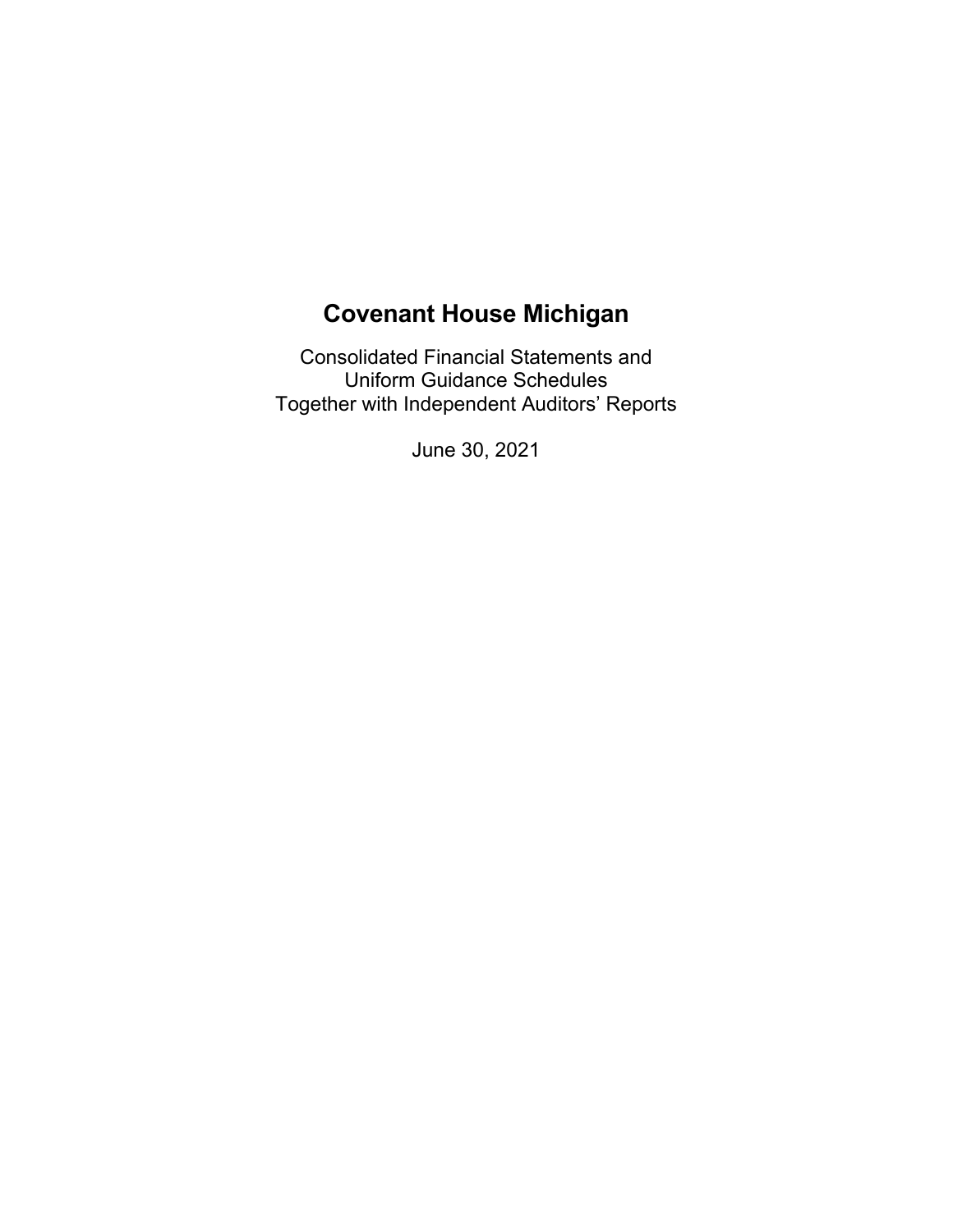Consolidated Financial Statements and Uniform Guidance Schedules Together With Independent Auditors' Reports

June 30, 2021

| <b>TABLE OF CONTENTS</b>                                                                                                                                                                            | Page                       |
|-----------------------------------------------------------------------------------------------------------------------------------------------------------------------------------------------------|----------------------------|
| <b>Independent Auditors' Report</b>                                                                                                                                                                 |                            |
| <b>FINANCIAL STATEMENTS</b>                                                                                                                                                                         |                            |
| <b>Statement of Financial Position</b><br><b>Statement of Activities</b><br><b>Statement of Functional Expenses</b><br><b>Statement of Cash Flows</b><br><b>Notes to Financial Statements</b>       | 3<br>4<br>5<br>6<br>$7-20$ |
| <b>SUPPLEMENTARY INFORMATION</b>                                                                                                                                                                    |                            |
| <b>Consolidating Schedule of Financial Position</b><br><b>Consolidating Schedule of Activities</b>                                                                                                  | 21<br>22                   |
| UNIFORM GUIDANCE SCHEDULES AND REPORTS                                                                                                                                                              |                            |
| Schedule of Expenditures of Federal Awards<br>Notes to Schedule of Expenditures of Federal Awards                                                                                                   | 23<br>24                   |
| Report on Internal Control Over Financial Reporting and on Compliance<br>and Other Matters Based on an Audit of Financial Statements Performed<br>in Accordance With Government Auditing Standards  |                            |
| Report on Compliance for Each Major Federal Program and Report on Internal<br>Control Over Compliance; and Report on Schedule of Expenditures of<br>Federal Awards Required by the Uniform Guidance |                            |
| Schedule of Findings and Questioned Costs                                                                                                                                                           | 30-31                      |
| Exhibit A – Corrective Action Plan                                                                                                                                                                  |                            |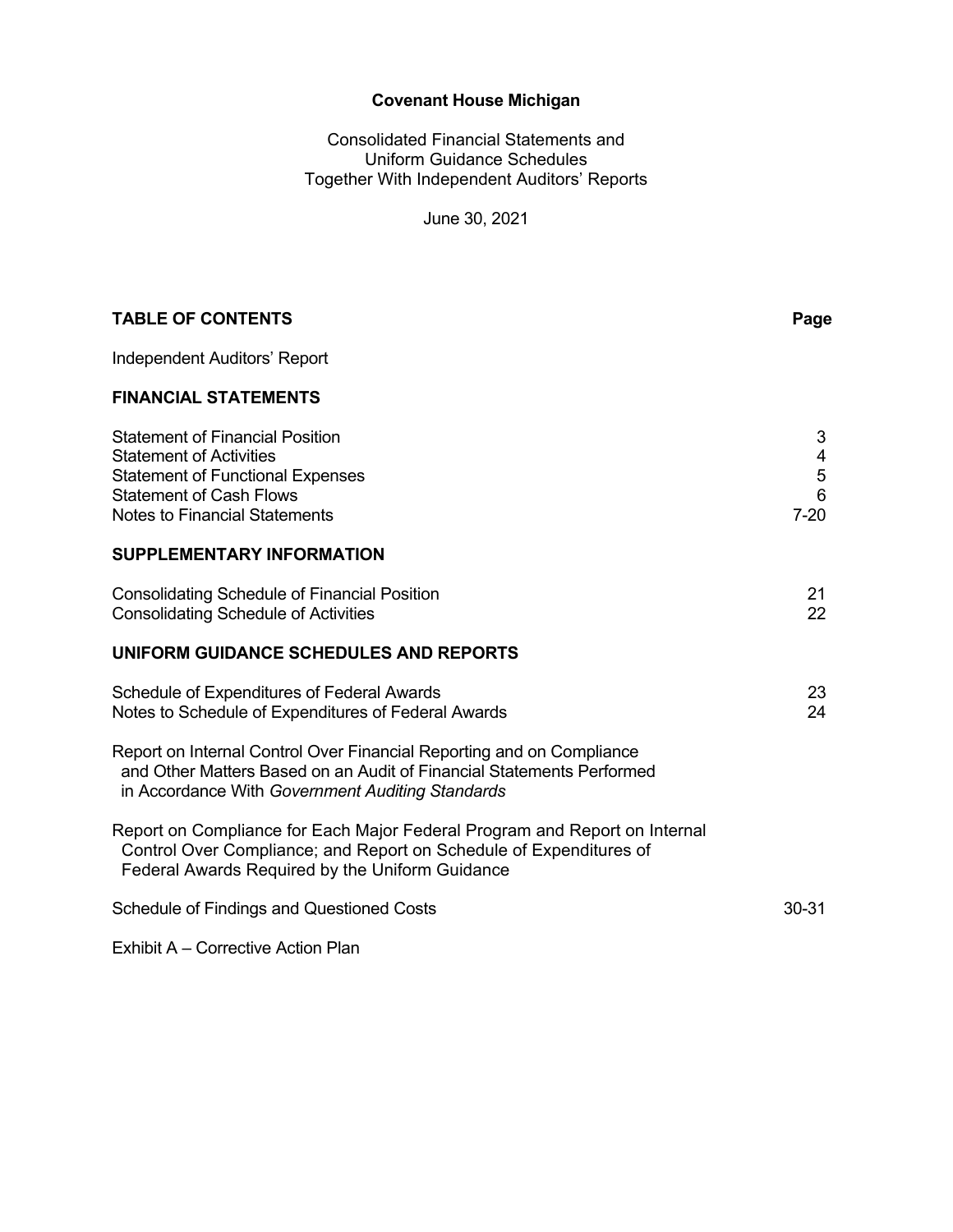

## **Independent Auditors' Report**

# **Board of Directors Covenant House Michigan**

#### **Report on the Consolidated Financial Statements**

We have audited the accompanying consolidated financial statements of Covenant House Michigan, which comprise the consolidated statement of financial position as of June 30, 2021, and the related consolidated statements of activities, functional expenses and cash flows for the year then ended, and the related notes to the consolidated financial statements.

#### *Management's Responsibility for the Financial Statements*

Management is responsible for the preparation and fair presentation of these consolidated financial statements in accordance with accounting principles generally accepted in the United States of America; this includes the design, implementation, and maintenance of internal control relevant to the preparation and fair presentation of consolidated financial statements that are free from material misstatement, whether due to fraud or error.

#### *Auditors' Responsibility*

Our responsibility is to express an opinion on these consolidated financial statements based on our audit. We conducted our audit in accordance with auditing standards generally accepted in the United States of America and the standards applicable to financial audits contained in *Government Auditing Standards,* issued by the Comptroller General of the United States. Those standards require that we plan and perform the audit to obtain reasonable assurance about whether the consolidated financial statements are free from material misstatement.

An audit involves performing procedures to obtain audit evidence about the amounts and disclosures in the consolidated financial statements. The procedures selected depend on the auditors' judgment, including the assessment of the risks of material misstatement of the consolidated financial statements, whether due to fraud or error. In making those risk assessments, the auditor considers internal control relevant to the entity's preparation and fair presentation of the consolidated financial statements in order to design audit procedures that are appropriate in the circumstances, but not for the purpose of expressing an opinion on the effectiveness of the entity's internal control. Accordingly, we express no such opinion. An audit also includes evaluating the appropriateness of accounting policies used and the reasonableness of significant accounting estimates made by management, as well as evaluating the overall presentation of the consolidated financial statements.

We believe that the audit evidence we have obtained is sufficient and appropriate to provide a basis for our audit opinion.

#### *Opinion*

In our opinion, the consolidated financial statements referred to above present fairly, in all material respects, the consolidated financial position of Covenant House Michigan as of June 30, 2021, and the consolidated changes in its net assets and its cash flows for the year then ended in accordance with accounting principles generally accepted in the United States of America.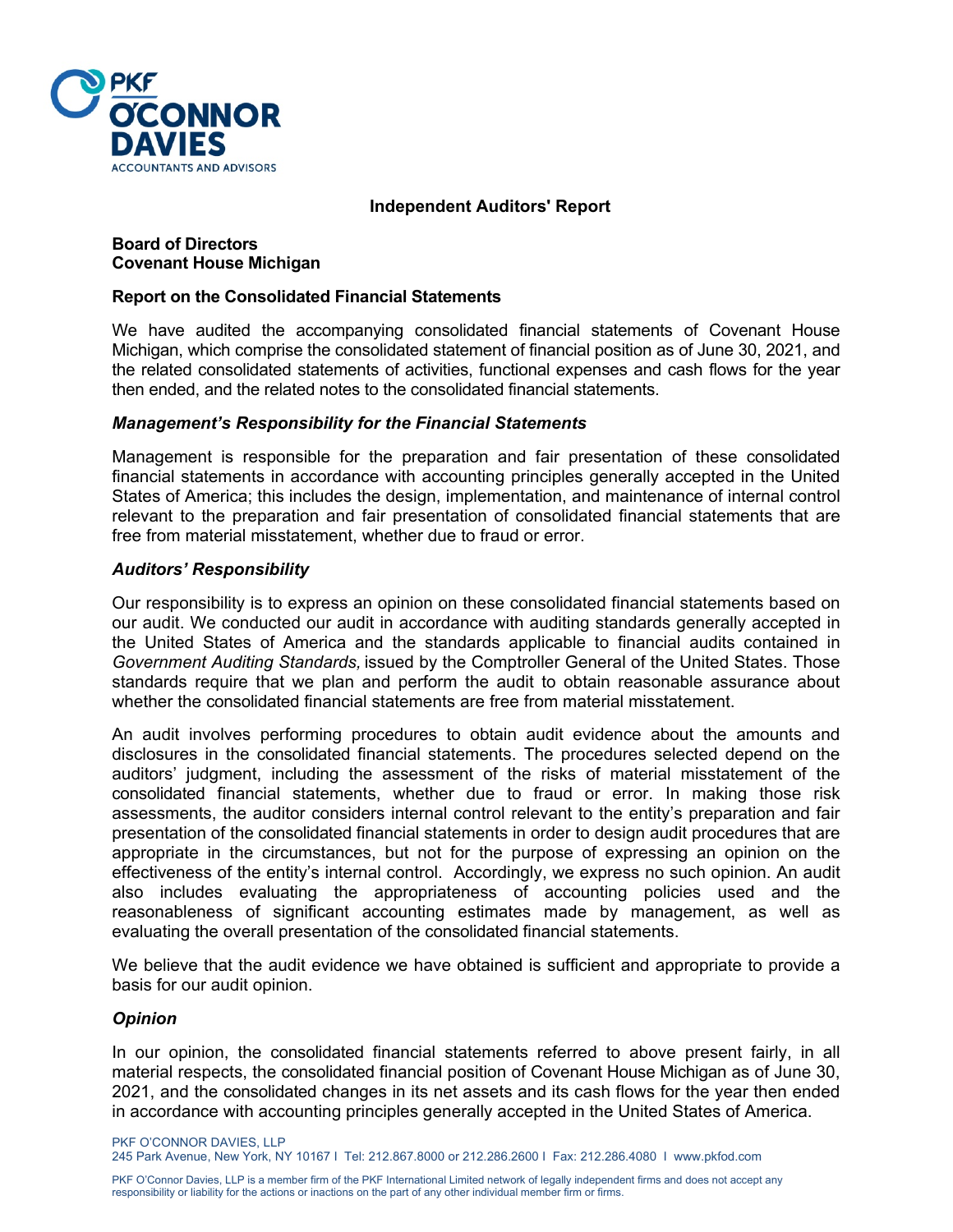**Board of Directors Covenant House Michigan**  Page 2

#### *Other Matters*

#### *Report on Summarized Comparative Information*

We have previously audited the Covenant House Michigan's June 30, 2020 consolidated financial statements, and we expressed an unmodified audit opinion on those audited financial statements in our report dated December 9, 2020. In our opinion, the summarized comparative information presented herein as of and for the year ended June 30, 2020 is consistent, in all material respects, with the audited financial statements from which it has been derived.

## *Report on Supplementary Information*

Our audit was conducted for the purpose of forming an opinion on the consolidated financial statements as a whole. The consolidating schedules of financial position and activities appearing on pages 21 and 22 are presented for purposes of additional analysis and are not a required part of the consolidated financial statements. Such information is the responsibility of management and was derived from and relates directly to the underlying accounting and other records used to prepare the consolidated financial statements. The information has been subjected to the auditing procedures applied in the audit of the consolidated financial statements and certain additional procedures, including comparing and reconciling such information directly to the underlying accounting and other records used to prepare the consolidated financial statements or to the consolidated financial statements themselves, and other additional procedures in accordance with auditing standards generally accepted in the United States of America. In our opinion, the information is fairly stated, in all material respects, in relation to the consolidated financial statements as a whole.

#### **Other Reporting Required by** *Government Auditing Standards*

In accordance with *Government Auditing Standards*, we have also issued our report dated January 24, 2022 on our consideration of Covenant House Michigan's internal control over financial reporting and on our tests of its compliance with certain provisions of laws, regulations, contracts, and grant agreements and other matters. The purpose of that report is solely to describe the scope of our testing of internal control over financial reporting and compliance and the results of that testing, and not to provide an opinion on the effectiveness of Covenant House Michigan's internal control over financial reporting or on compliance. That report is an integral part of an audit performed in accordance with *Government Auditing Standards* in considering Covenant House Michigan's internal control over financial reporting and compliance.

PKF O'Connor Davies, LLP

January 24, 2022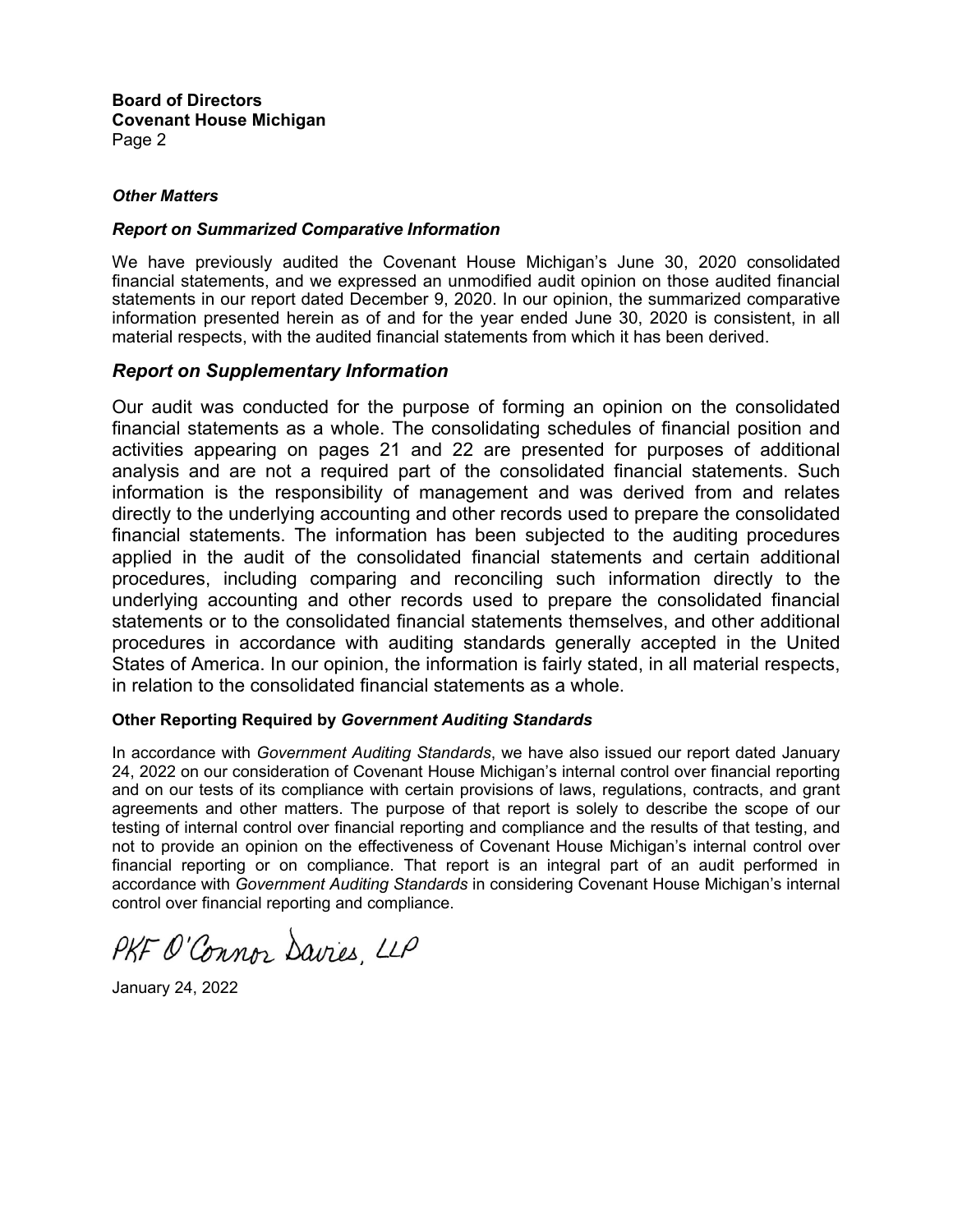# Consolidated Statement of Financial Position June 30, 2021 (with comparative amounts at June 30, 2020)

|                                         | 2021             | 2020             |
|-----------------------------------------|------------------|------------------|
| <b>ASSETS</b>                           |                  |                  |
| Cash and cash equivalents               | \$<br>3,284,713  | \$<br>3,417,418  |
| Investments                             | 6,519,289        | 4,790,677        |
| Receivables                             | 556,160          | 677,650          |
| Due from related parties                | 1,675,454        | 1,662,026        |
| Prepaid expenses and other assets       | 206,775          | 114,436          |
| Restricted cash                         |                  | 200,000          |
| Property and equipment, net             | 8,749,679        | 9,178,687        |
|                                         | 20,992,070<br>\$ | 20,040,894<br>\$ |
| <b>LIABILITIES AND NET ASSETS</b>       |                  |                  |
| Liabilities                             |                  |                  |
| Accounts payable and accrued expenses   | \$<br>814,164    | \$<br>703,542    |
| Paycheck protection program loans       |                  | 1,692,173        |
| <b>Conditional advances</b>             | 202,724          | 407,664          |
| <b>Total Liabilities</b>                | 1,016,888        | 2,803,379        |
| <b>Net Assets</b>                       |                  |                  |
| Without donor restrictions              | 11,081,621       | 7,448,387        |
| Investment in property and equipment    | 8,749,679        | 9,178,687        |
| <b>Total Without Donor Restrictions</b> | 19,831,300       | 16,627,074       |
| With donor restrictions                 | 143,882          | 610,441          |
| <b>Total Net Assets</b>                 | 19,975,182       | 17,237,515       |
|                                         | 20,992,070<br>\$ | 20,040,894<br>\$ |

See notes to consolidated financial statements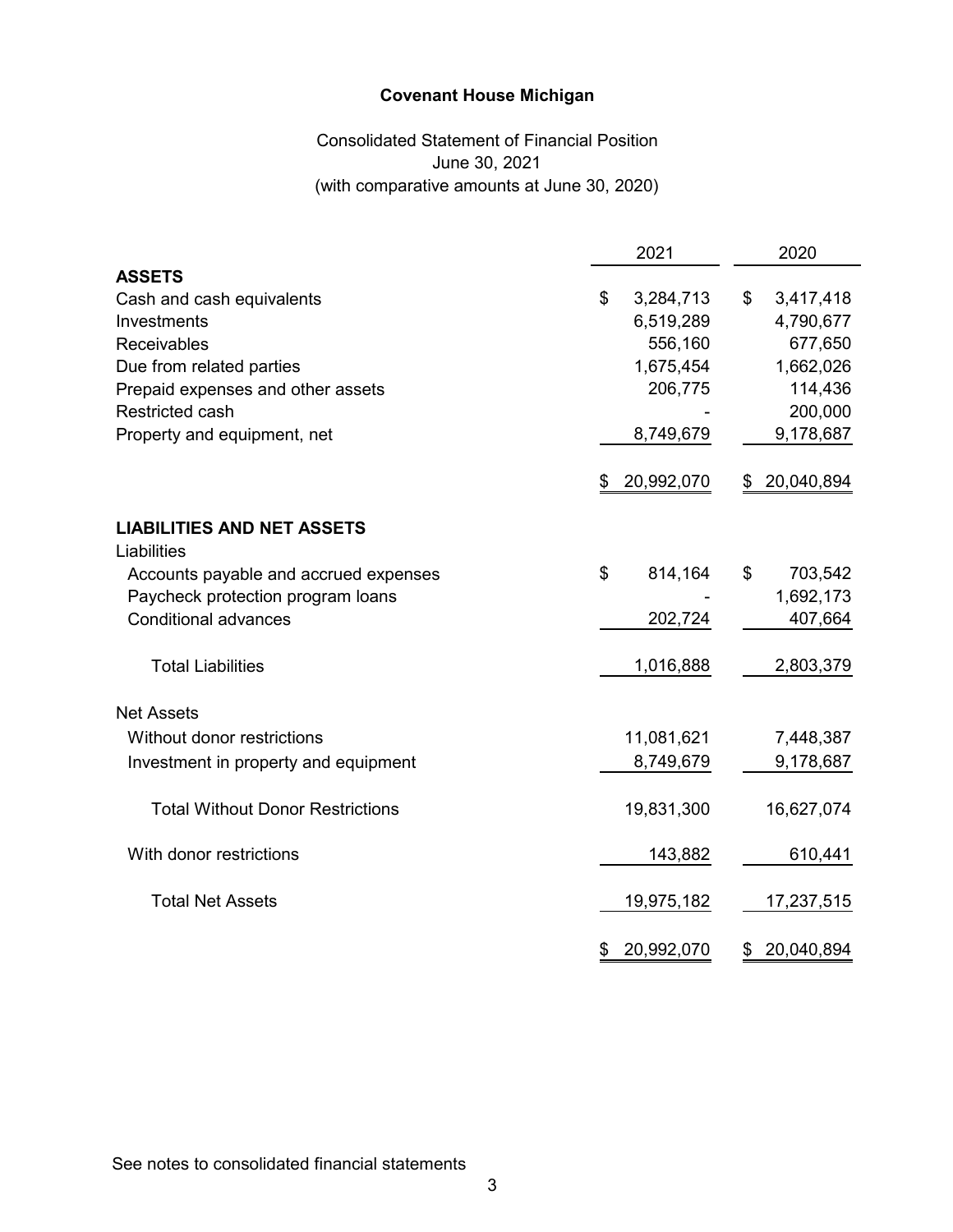#### Consolidated Statement of Activities Year Ended June 30, 2021 (with summarized totals for year ended June 30, 2020)

|                                                                                         | <b>Without Donor</b> |            | With Donor     | 2020            |                 |
|-----------------------------------------------------------------------------------------|----------------------|------------|----------------|-----------------|-----------------|
|                                                                                         | Restrictions         |            | Restrictions   | Total           | Total           |
| <b>SUPPORT AND REVENUE</b>                                                              |                      |            |                |                 |                 |
| Contributions                                                                           | \$                   | 1,711,125  | \$             | 1,711,125<br>\$ | 1,976,846<br>\$ |
| Government grants                                                                       |                      | 949,454    |                | 949,454         | 661,284         |
| Private foundations grants                                                              |                      | 495,045    |                | 495,045         | 219,489         |
| <b>Branding dollars from Parent</b>                                                     |                      | 637,723    |                | 637,723         | 906,605         |
| Grants from Parent related to national sleep out events                                 |                      | 202,958    |                | 202,958         | 239,988         |
| Special events, net of direct benefits to donors                                        |                      |            |                |                 |                 |
| of \$17,265 and \$14,758                                                                |                      | 347,330    |                | 347,330         | 296,230         |
| Contributed services and merchandise                                                    |                      | 43,596     |                | 43,596          | 59,974          |
| <b>Total Support and Revenue</b>                                                        |                      | 4,387,231  | $\blacksquare$ | 4,387,231       | 4,360,416       |
| <b>INVESTMENT AND OTHER INCOME</b>                                                      |                      |            |                |                 |                 |
| Interest income                                                                         |                      | 8,909      |                | 8,909           | 12,613          |
| Management fee income                                                                   |                      | 6,417,511  |                | 6,417,511       | 8,323,205       |
| Paycheck protection program loan forgiveness                                            |                      | 1,692,173  |                | 1,692,173       |                 |
| Gain on sale of building                                                                |                      | 655,474    |                | 655,474         |                 |
| Other income                                                                            |                      | 1,207,702  |                | 1,207,702       | 208,868         |
| Total Investment and Other Income                                                       |                      | 9,981,769  | $\blacksquare$ | 9,981,769       | 8,544,686       |
| Total Support and Revenue and Investment<br>and Other Income Before Net Assets Released |                      |            |                |                 |                 |
| from Restrictions                                                                       |                      | 14,369,000 |                | 14,369,000      | 12,905,102      |
| Net assets released from restrictions                                                   |                      | 466,559    | (466, 559)     |                 |                 |
| Total Support and Revenue and Investment                                                |                      |            |                |                 |                 |
| and Other Income                                                                        |                      | 14,835,559 | (466, 559)     | 14,369,000      | 12,905,102      |
| <b>EXPENSES</b>                                                                         |                      |            |                |                 |                 |
| <b>Program Services</b>                                                                 |                      |            |                |                 |                 |
| Shelter and crisis care                                                                 |                      | 2,580,182  |                | 2,580,182       | 2,431,725       |
| Rights of Passage                                                                       |                      | 1,149,051  |                | 1,149,051       | 937,701         |
| Outreach                                                                                |                      | 355,078    |                | 355,078         | 291,461         |
| Medical                                                                                 |                      | 246,307    |                | 246,307         | 188,144         |
| Public education and advocacy                                                           |                      | 123,826    | ÷,             | 123,826         | 115,965         |
| Schools                                                                                 |                      | 5,742,813  |                | 5,742,813       | 7,757,554       |
| <b>Total Program Services</b>                                                           |                      | 10,197,257 |                | 10,197,257      | 11,722,550      |
| <b>Supporting Services</b>                                                              |                      |            |                |                 |                 |
| Management and general                                                                  |                      | 901,797    |                | 901,797         | 735,319         |
| Fundraising                                                                             |                      | 532,279    |                | 532,279         | 584,576         |
| <b>Total Supporting Services</b>                                                        |                      | 1,434,076  |                | 1,434,076       | 1,319,895       |
| <b>Total Expenses</b>                                                                   |                      | 11,631,333 |                | 11,631,333      | 13,042,445      |
| Change in Net Assets                                                                    |                      | 3,204,226  | (466, 559)     | 2,737,667       | (137, 343)      |
| <b>NET ASSETS</b>                                                                       |                      |            |                |                 |                 |
| Beginning of year                                                                       |                      | 16,627,074 | 610,441        | 17,237,515      | 17,374,858      |
| End of year                                                                             | \$                   | 19,831,300 | 143,882<br>\$  | \$19,975,182    | \$17,237,515    |

See notes to consolidated financial statements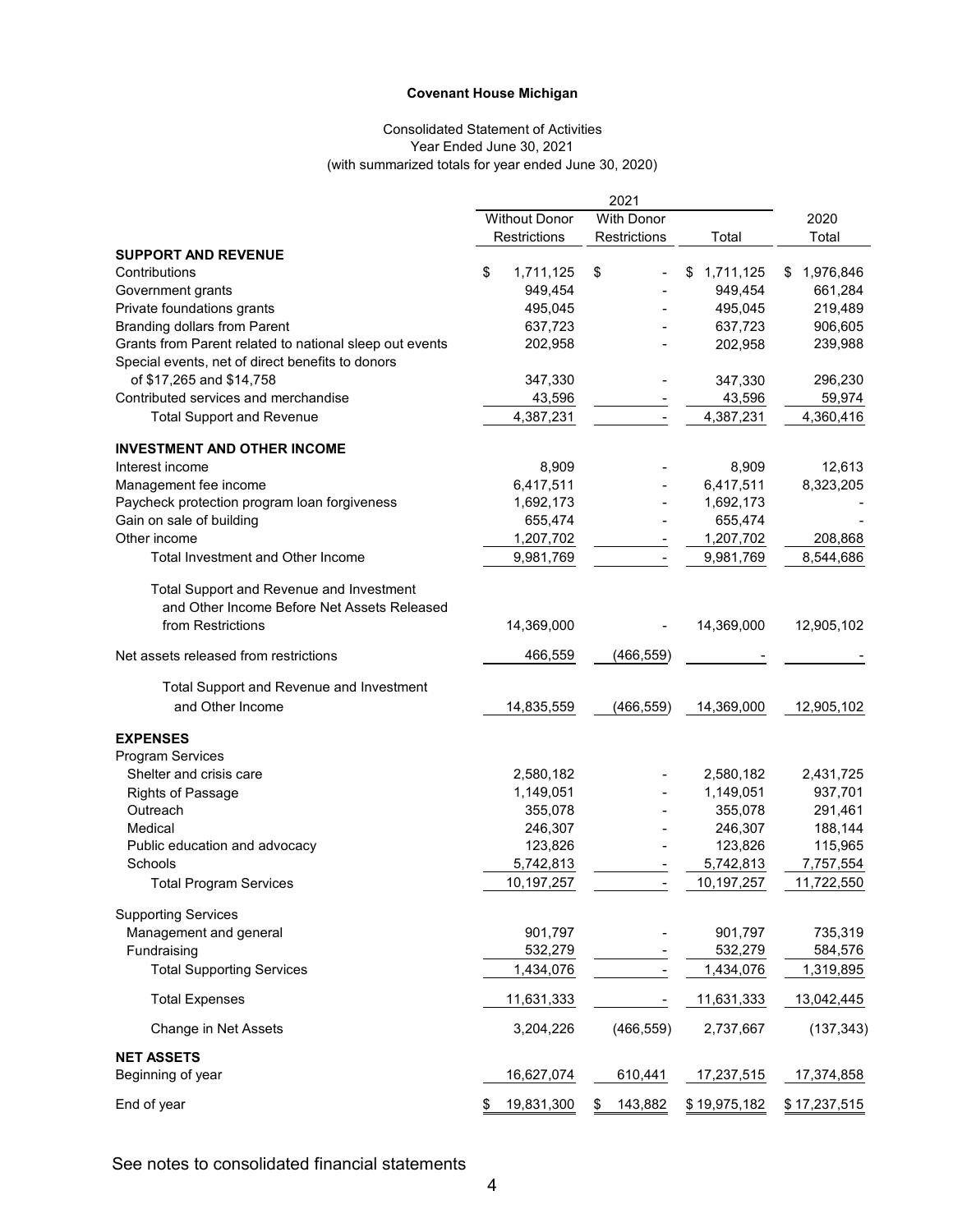#### Consolidated Statement of Functional Expenses Year Ended June 30, 2021 (with summarized totals for year ended June 30, 2020)

|                                                                              |                          | Program Services  |                 |                          |                          |                          |                   |                 | <b>Supporting Services</b> |                                  |                  |                   |
|------------------------------------------------------------------------------|--------------------------|-------------------|-----------------|--------------------------|--------------------------|--------------------------|-------------------|-----------------|----------------------------|----------------------------------|------------------|-------------------|
|                                                                              | Short-term               | Transitional      |                 |                          | Public                   |                          |                   |                 |                            | Cost of                          |                  | 2020              |
|                                                                              | Housing and              | Living and Rights |                 |                          | Education                |                          |                   | Management      |                            | <b>Direct Benefits</b>           |                  | Total             |
|                                                                              | <b>Crisis Care</b>       | of Passage        | Outreach        | Medical                  | and Advocacy             | Schools                  | Total             | and General     | Fundraising                | To Donors                        | Total            | Expenses          |
|                                                                              |                          |                   |                 |                          |                          |                          |                   |                 |                            |                                  |                  |                   |
| Salaries and wages                                                           | 1,437,606<br>\$          | 689,093<br>- \$   | 231,628 \$      | 76,217                   | 76,585<br>- \$           | 2,617,931<br>- \$        | 5,129,060<br>- \$ | 360,877<br>- \$ | 306,340 \$<br>- \$         |                                  | 5,796,277<br>£.  | 7,568,090<br>- \$ |
| Payroll taxes                                                                | 110,003                  | 51,662            | 17,290          | 6,104                    | 5,493                    | 215,447                  | 405,999           | 16,050          | 21,970                     |                                  | 444,019          | 522,786           |
| <b>Employee benefits</b>                                                     | 218,874                  | 129,293           | 37,356          | 5,282                    | 17,442                   | 511,579                  | 919,826           | 197,649         | 69,766                     |                                  | 1,187,241        | 1,590,361         |
| <b>Total Salaries and Related Expenses</b>                                   | 1,766,483                | 870,048           | 286,274         | 87,603                   | 99,520                   | 3,344,957                | 6,454,885         | 574,576         | 398,076                    | $\overline{\phantom{a}}$         | 7,427,537        | 9,681,237         |
| Accounting fees                                                              | 18,775                   | 7,135             | 2,253           | 4,130                    |                          | 31,003                   | 63,296            | 5,257           |                            |                                  | 68,553           | 63,773            |
| Legal fees                                                                   |                          |                   |                 |                          |                          | 20,072                   | 20,072            | 1,143           |                            |                                  | 21,215           | 25,850            |
| Consulting fees                                                              |                          |                   |                 | ٠.                       |                          |                          |                   |                 |                            |                                  |                  | 12,275            |
| Supplies                                                                     | 23,505                   | 13,898            | 2,894           | 1.004                    | 239                      | 172,017                  | 213,557           | 15,247          | 958                        |                                  | 229,762          | 470,313           |
| Telephone                                                                    | 16,378                   | 4,887             | 2,259           | 2,032                    | 407                      | 38,005                   | 63,968            | 1,417           | 2,033                      |                                  | 67,418           | 86,757            |
| Postage and printing                                                         | 1,597                    | 586               | 782             | 781                      | 5,103                    | 25,023                   | 33,872            | 233             | 20,411                     |                                  | 54,516           | 45,404            |
| Occupancy                                                                    |                          |                   |                 |                          |                          |                          |                   |                 |                            |                                  |                  |                   |
| Fuel and utilities                                                           | 70.188                   | 38.730            | 3,685           | 2,215                    | 1.780                    | 133,778                  | 250.376           | 6,953           | 7,121                      |                                  | 264,450          | 320,924           |
| Repairs and maintenance                                                      | 29,100                   | 17,074            | 1,922           | 991                      | 323                      | 28,728                   | 78,138            | 11,638          | 1,307                      |                                  | 91,083           | 143,974           |
| Rent and other                                                               | $\overline{\phantom{a}}$ |                   |                 | $\overline{\phantom{a}}$ | $\overline{\phantom{a}}$ |                          |                   | 1,869           |                            |                                  | 1,869            | 1,869             |
| Equipment                                                                    | 19,055                   | 6,384             | 1,361           | 875                      | 195                      | 357,827                  | 385,697           | 20,375          | 780                        |                                  | 406,852          | 111,576           |
| Travel and transportation                                                    | 3,703                    | 5,724             | 5,242           | 138                      | 24                       | 1,784                    | 16,615            | 323             | 95                         |                                  | 17,033           | 63,049            |
| Conferences and meetings                                                     | 151                      |                   | 46              | 26                       | 20                       |                          | 243               | 193             | 158                        |                                  | 594              | 1,766             |
| Specific Assistance to Individuals                                           |                          |                   |                 |                          |                          |                          |                   |                 |                            |                                  |                  |                   |
| Food                                                                         | 137,558                  | 22,135            | 599             | 545                      | 88                       | $\blacksquare$           | 160,925           | 1,228           | 351                        |                                  | 162,504          | 181,326           |
| Medical                                                                      | 1,703                    | 54                | 12              | $\overline{\phantom{a}}$ | 12                       | $\overline{\phantom{a}}$ | 1,781             | 96              | 49                         |                                  | 1,926            | 40                |
| Clothing, allowance and other                                                | 24,985                   | 8.668             | 2,630           | 19,421                   | $\overline{\phantom{a}}$ | 4,607                    | 60,311            | 637             |                            |                                  | 60,948           | 31,402            |
| Contributed clothing and merchandise                                         | 26,635                   | 16,961            | $\sim$          |                          | $\overline{\phantom{a}}$ | ٠                        | 43,596            |                 |                            |                                  | 43,596           | 59,974            |
| Gratiot Project - donation and capital outlay                                |                          |                   |                 |                          | $\overline{\phantom{a}}$ | 731,119                  | 731,119           |                 |                            |                                  | 731,119          |                   |
| Temporary help                                                               | 5.617                    | 3.744             |                 |                          |                          |                          | 9,361             |                 |                            |                                  | 9,361            | 3,087             |
| Other purchased services                                                     | 233,954                  | 89,575            | 25,198          | 123,660                  | 13,240                   | 418,284                  | 903,911           | 46,956          | 81,000                     | 17,265                           | 1,049,132        | 887,567           |
| Dues, licenses and permits                                                   | 2,557                    | 1.135             | 95              | 185                      | 1.489                    | 81,328                   | 86,789            | 619             | 5.956                      |                                  | 93,364           | 14,775            |
| Subscriptions and publications                                               | 544                      | 109               | 69              |                          | 514                      |                          | 1,236             | 1,251           | 1,960                      |                                  | 4,447            | 3,030             |
| Staff recruitment                                                            | 681                      | 592               | 263             | 256                      |                          | 3,730                    | 5,522             | 131             |                            |                                  | 5,653            | 5,122             |
|                                                                              | 55,190                   | 15,886            | 9,284           | 2,340                    | 872                      | 94,354                   | 177,926           | 17,591          | 3,494                      |                                  | 199,011          | 207,760           |
| Insurance<br>Miscellaneous                                                   |                          |                   |                 |                          |                          | 42,566                   | 42,566            |                 |                            |                                  | 42,566           | 56,085            |
| Bank charges and fees                                                        |                          |                   |                 |                          |                          | 1,565                    | 1,565             | 5,033           | 8,530                      |                                  | 15,128           | 26,397            |
|                                                                              |                          |                   |                 |                          |                          |                          |                   |                 |                            |                                  |                  |                   |
|                                                                              | 2,438,359                | 1,123,325         | 344,868         | 246,202                  | 123,826                  | 5,530,747                | 9,807,327         | 712,766         | 532,279                    | 17,265                           | 11,069,637       | 12,505,332        |
| Depreciation and amortization                                                | 141.823                  | 25,726            | 10,210          | 105                      | $\overline{\phantom{a}}$ | 212,066                  | 389,930           | 189,031         |                            |                                  | 578,961          | 551,871           |
| <b>Total Functional Expenses</b>                                             | 2,580,182                | 1,149,051         | 355,078         | 246,307                  | 123,826                  | 5,742,813                | 10,197,257        | 901,797         | 532,279                    | 17,265                           | 11,648,598       | 13,057,203        |
| Less cost of direct benefits to donors                                       |                          |                   |                 |                          |                          |                          |                   |                 |                            | (17, 265)                        | (17, 265)        | (14, 758)         |
| <b>Total Expenses Reported by Function</b><br>on the Statement of Activities | 2,580,182<br>s.          | 1,149,051<br>- \$ | 355,078<br>- \$ | 246,307<br>- S           | - \$<br>123,826          | - \$<br>5,742,813        | \$ 10,197,257     | - \$<br>901,797 | 532,279<br>- \$            | - 95<br>$\overline{\phantom{0}}$ | 11,631,333<br>\$ | 13,042,445<br>\$  |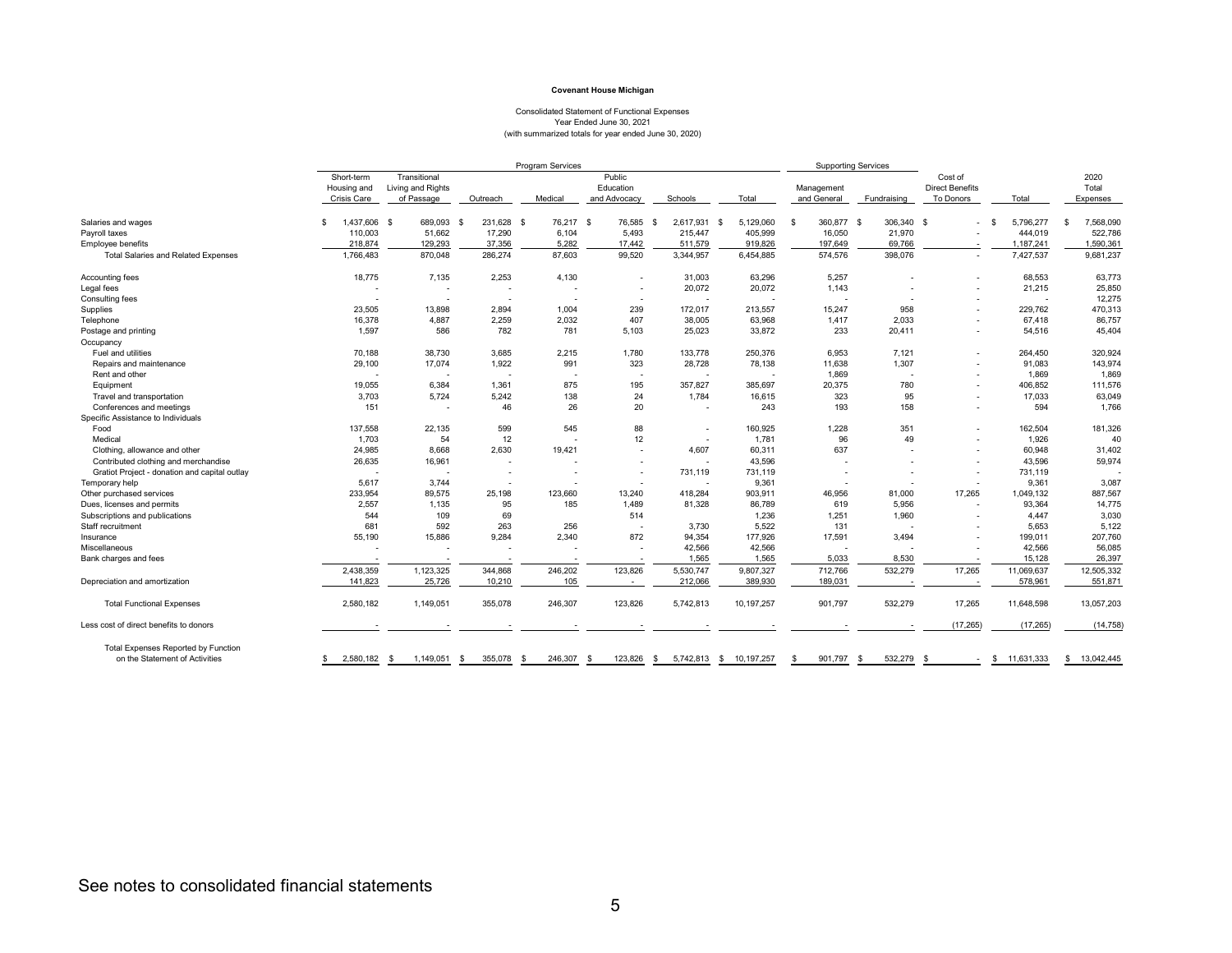# Consolidated Statement of Cash Flows

Year Ended June 30, 2021

(with comparative amounts for year ended June 30, 2020)

|                                                         |    | 2021          | 2020             |
|---------------------------------------------------------|----|---------------|------------------|
| <b>CASH FLOWS FROM OPERATING ACTIVITIES</b>             |    |               |                  |
| Change in net assets                                    | \$ | 2,737,667     | \$<br>(137, 343) |
| Adjustments to reconcile change in net assets to        |    |               |                  |
| net cash from operating activities                      |    |               |                  |
| Depreciation and amortization                           |    | 578,961       | 551,871          |
| Gain on sale of property                                |    | (655, 474)    |                  |
| Gain from paycheck protection program loan forgiveness  |    | (1,692,173)   |                  |
| Net realized and unrealized gain on investments         |    | (1, 116, 466) | (114, 501)       |
| Contributions for restricted purposes                   |    | (200,000)     | (200,000)        |
| Donated securities                                      |    | (24, 810)     | (9,944)          |
| Net change in operating assets and liabilities          |    |               |                  |
| Receivables                                             |    | 121,490       | 80,917           |
| Prepaid expenses and other assets                       |    | (92, 339)     | (56, 463)        |
| Due from related parties                                |    | (13, 428)     | 139,475          |
| Accounts payable and accrued expenses                   |    | 110,622       | 96,833           |
| <b>Conditional advances</b>                             |    | (204, 940)    | 78,011           |
| Net Cash from Operating Activities                      |    | (450, 890)    | 428,856          |
| <b>CASH FLOWS FROM INVESTING ACTIVITIES</b>             |    |               |                  |
| Cash proceeds from sale of property                     |    | 815,367       |                  |
| Purchase of investments                                 |    | (787, 336)    | (275,000)        |
| Proceeds from sales of investments                      |    | 200,000       | 220,723          |
| Purchase of property and equipment                      |    | (309,846)     | (1, 110, 899)    |
| Net Cash from Investing Activities                      |    | (81, 815)     | (1, 165, 176)    |
| <b>CASH FLOWS FROM FINANCING ACTIVITIES</b>             |    |               |                  |
| Proceeds from paycheck protection program loans         |    |               | 1,692,173        |
| Cash contributions for restricted purposes              |    | 200,000       | 200,000          |
| Net Cash from Financing Activities                      |    | 200,000       | 1,892,173        |
|                                                         |    |               |                  |
| Change in Cash, Cash Equivalents and Restricted Cash    |    | (332, 705)    | 1,155,853        |
| CASH, CASH EQUIVALENTS AND RESTRICTED CASH COMPRISED OF |    |               |                  |
| Beginning of year                                       |    | 3,617,418     | 2,461,565        |
| End of year                                             |    | 3,284,713     | 3,617,418        |
| CASH, CASH EQUIVALENTS AND RESTRICTED CASH              |    |               |                  |
| Cash and cash equivalents                               | S  | 3,284,713     | 3,417,418        |
| Restricted cash                                         |    |               | 200,000          |
|                                                         | \$ | 3,284,713     | \$<br>3,617,418  |
| <b>NON CASH FINANCING ACTIVITIES</b>                    |    |               |                  |
| Forgiveness of Paycheck Protection Program Ioan         | \$ | 1,692,173     | \$               |

See notes to consolidated financial statements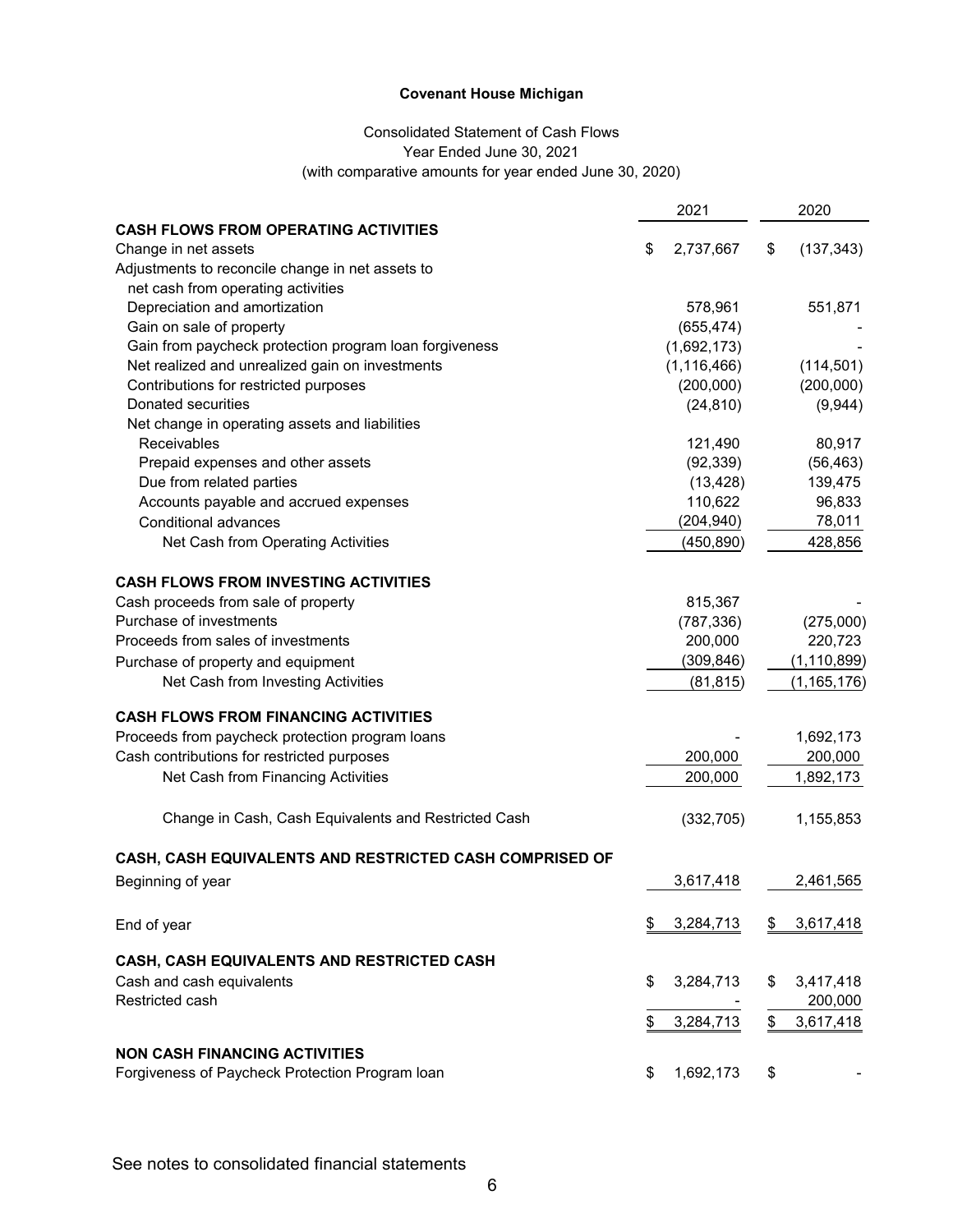# Notes to Consolidated Financial Statements June 30, 2021

#### **1. Organization and Nature of Operations**

Covenant House Michigan ("CHM"), a not-for-profit organization which was founded in 1968 and incorporated in 1972 providing shelter and crisis care and outreach services to youth in the Detroit area. Covenant House (the "Parent") and affiliates (collectively "Covenant House"), provided shelter, food, clothing, medical and mental health care, crisis intervention, education and vocational services, public education and prevention and other programs that reached approximately 18,000 young people during fiscal year 2021. During fiscal 2021, the worldwide COVID-19 pandemic impacted the number of youth Covenant House reached, as affiliates took measures to ensure social distancing, set aside isolation rooms for symptomatic youth, paused in-person public education and prevention programs, and, throughout the year, suspended or modified street outreach. The pandemic impacted all operations, including food production (meal provision was nearly 75% higher than pre-pandemic levels); the creation of online opportunities for mental health care, education, and job readiness training; development of appropriate intake protocols; implementation of new cleaning and sanitizing protocols, and other measures, all of which drove up operating costs. Nevertheless, in fiscal 2021 Covenant House affiliates provided a total of nearly 690,000 nights of housing and safety for, on average, 1,883 youth each night.

CHM is the sole member of Youth Vision Solutions ("YVS"), a Michigan not-for-profit organization formed in fiscal 2010 to manage public school academies pursuant to management agreements with each public school academy's governing board. YVS manages four alternative public school academies in the Metropolitan Detroit and Grand Rapids areas and provided public education to approximately 694 and 790 (unaudited) students during the years ended June 30, 2021 and 2020.

Covenant House (Parent) is the sole member of the following not-for-profit affiliates:

- Covenant House Alaska Covenant House Texas
- 
- Covenant House Chicago Under 21 Boston, Inc.
- 
- 
- 
- 
- 
- 
- Covenant House New Jersey Rights of Passage, Inc.
- Covenant House New Orleans 268 West 44th Corporation
- Covenant House Pennsylvania/Under 21 460 West 41st Street, LLC
- 
- Covenant House California Covenant House Washington D.C.
	-
- Covenant House Connecticut Covenant House Western Avenue
- Covenant House Florida Covenant House Testamentum
- Covenant House Georgia Covenant House New York/Under 21
- Covenant House Illinois Covenant International Foundation
- Covenant House Michigan Covenant House Holdings, LLC
- Covenant House Missouri CH Housing Development Fund Corporation
	-
	-
	-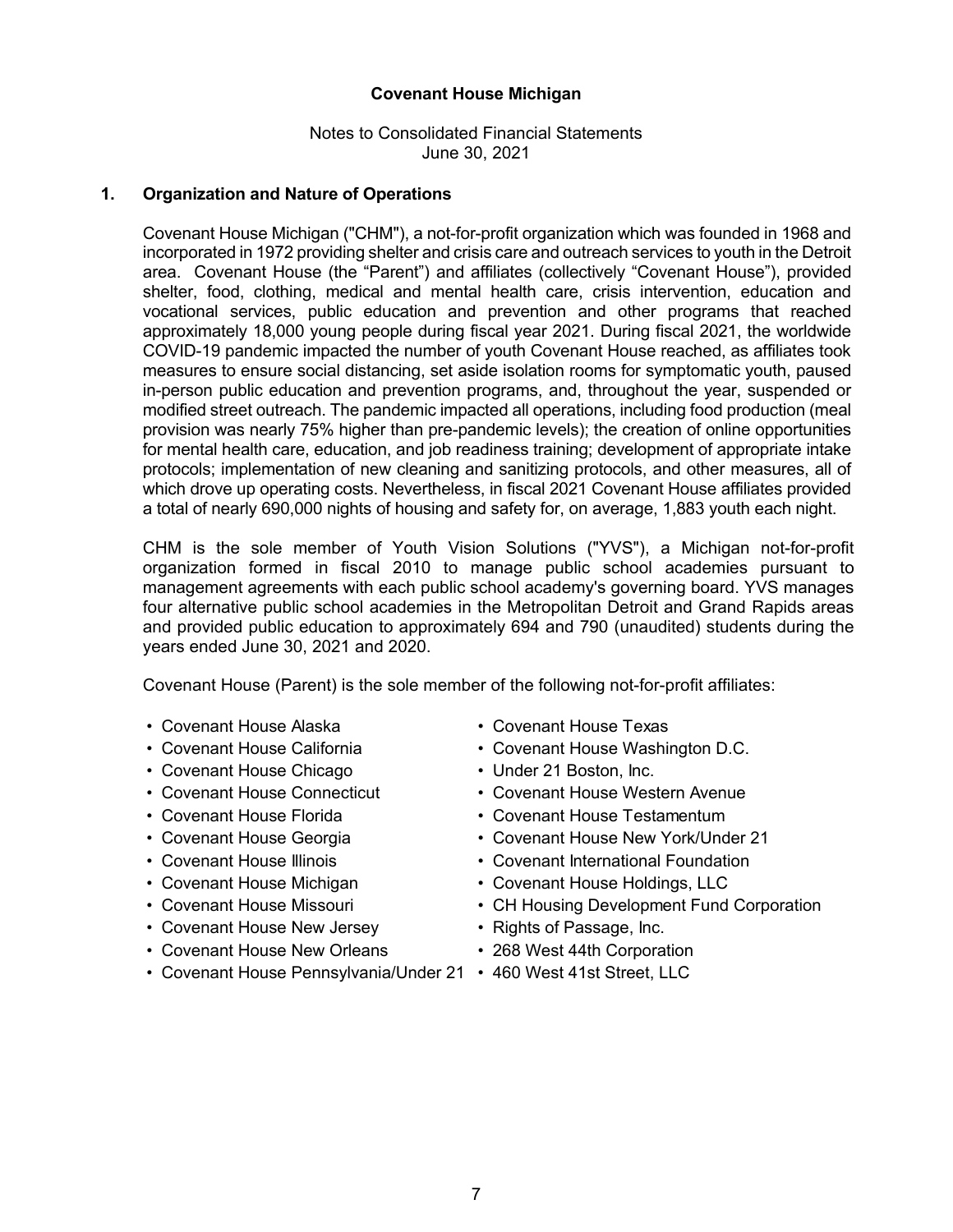Notes to Consolidated Financial Statements June 30, 2021

#### **1. Organization and Nature of Operations** *(continued)*

The Parent is also the sole member of Covenant International Foundation ("CIF"), a not-for-profit corporation. The Parent together with CIF, represent the controlling interest of the following international not-for-profit affiliates:

- Asociación La Alianza (Guatemala) Covenant House Toronto
- 
- 
- 
- Casa Alianza de Honduras • Covenant House Vancouver
- Casa Alianza Internacional Fundación Casa Alianza México, I.A.P.
- Casa Alianza Nicaragua

The Parent is the founder of Fundación Casa Alianza México, I.A.P.

CHM and YVS have been determined to be not-for-profit organizations exempt from federal and state income taxes under Section 501(c)(3) of the United States Internal Revenue Code ("IRC"), except for income taxes pertaining to unrelated business income. CHM and YVS are also exempt from Michigan income and sales taxes. Both have been classified as publicly supported charitable organizations under Section  $509(a)(1)$  of the IRC and qualify for the maximum charitable contribution deduction for donors.

## *Components of Program and Supporting Services*

*Short-term Housing and Crisis Care* – The short-term housing and crisis care program provides emergency services, temporary housing, food, clothing, medical care, mental health services, and legal aid for up to 30 young people in Detroit and 28 in Grand Rapids experiencing homelessness or human trafficking. Supportive services include case management, crisis counseling and ongoing counseling.

*Transitional Living - Rights of Passage -* CHM's transitional living programs, often referred to as "Rights of Passage" or ROP, are where up to 30 young people take steps toward independence. Youth live in ROP for 18-24 months, where they tap their potential and plan for the future. Here they build basic life skills and financial literacy, participate in educational and vocational programs, seek employment with long-term advancement and career prospects, and work toward moving into their own safe and stable housing. The staff supports each young person on their journey toward sustainable independence and a hope-filled future.

*Outreach* - Street outreach teams actively seek out young people experiencing homelessness who may need help. The team assists with critical safety needs by providing transportation to a safe shelter. Young people living on the streets can receive food, water, hygiene kits, clothing, blankets, counseling, and referrals to services such as medical care, employment, and education services.

*Medical (House of Hope)* – the medical program is designed to address the co-occurring disorders of youth who require additional support in addictions/recovery and with their mental health diagnoses. Residents are assisted with employability skills, returning to complete educational goals, permanent housing opportunities, health and wellness activities, nutrition, medication management and activities of daily living.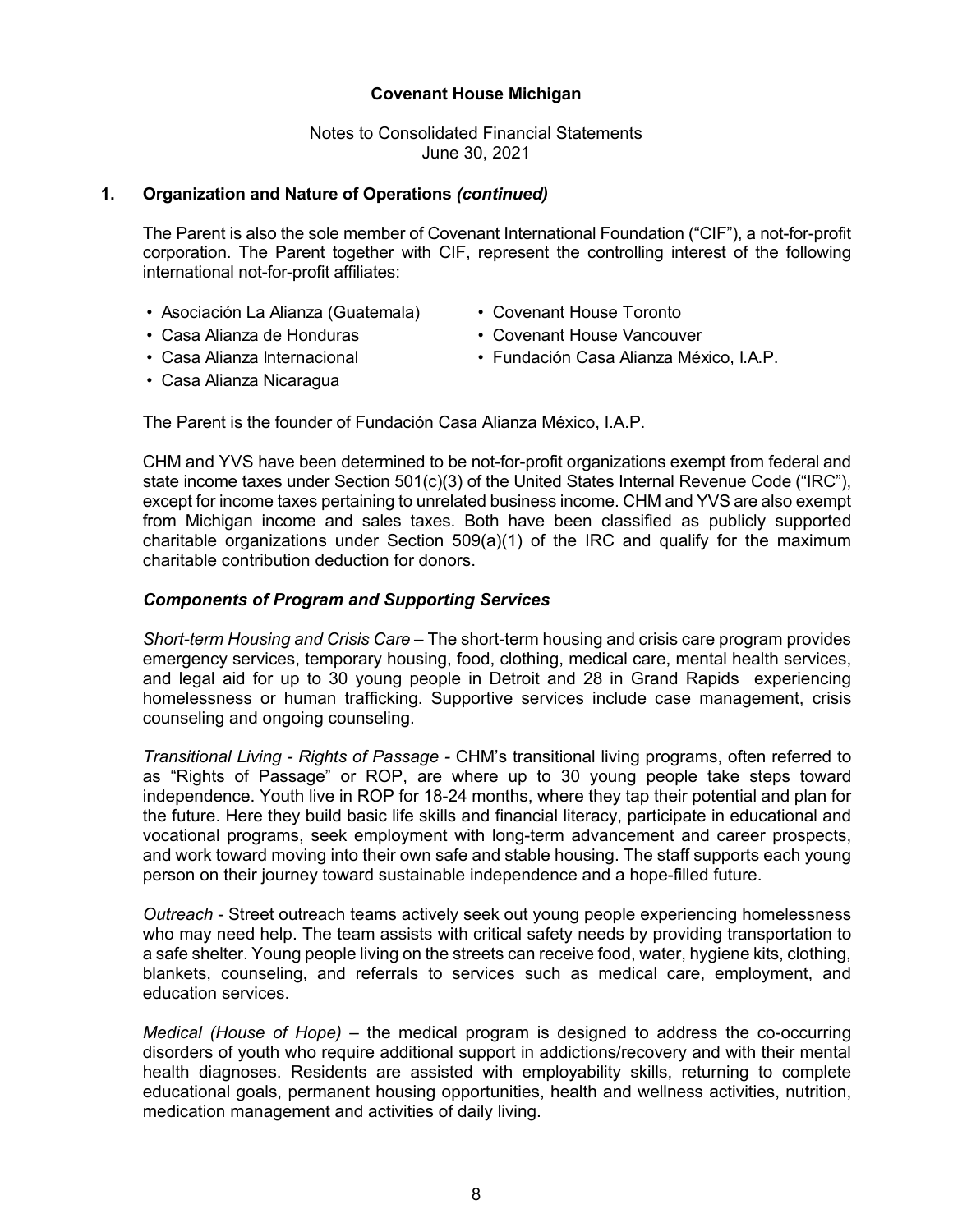Notes to Consolidated Financial Statements June 30, 2021

#### **1. Organization and Nature of Operations** *(continued)*

#### *Components of Program and Supporting Services (continued)*

*Schools* - CHM initiated and oversaw the creation of three public school academies within the Metropolitan Detroit area. The academies are governed by a public board appointed by the authorizing body, Grand Valley State University ("GVSU"). The academies operate pursuant to a charter contract issued by GVSU and operate as independent public schools under the state law. The academies provide education, for homeless and at-risk children and those who have dropped out of school while in grades nine through twelve, and assists students in earning their high school diplomas.

The three schools merged and were renamed Covenant House Academy-Detroit ("CHA-Detroit") and are referred to as Central, East, and Southwest campus. YVS continues to manage CHA-Detroit and in its role, provides all labor, material, equipment and supervision required by the schools, subject to the approval by the independent charter school's board of directors.

Covenant House Academy-Grand Rapids ("CHA-GR") has a governing public board appointed by GVSU. CHA-GR operates pursuant to a charter contract issued by GVSU and operates as an independent public school under the state law. YVS was hired by the charter school's board of directors to manage CHA-GR and in its role, provides all labor, material, equipment and supervision required by the schools, subject to approval by the board of directors.

*Public Education and Prevention* - CHM uses a variety of platforms to inform and educate the public, government officials, and young people about youth homelessness and human trafficking. CHM employ websites, social media, public service announcements, billboards, newsletters, school-based programs, talks, lectures, and peer-to-peer events across Michigan to raise awareness of the causes and impacts of youth homelessness and of the signs that a young person might be experiencing homelessness or human trafficking.

*Management and General -* Management and general services include administration, finance and general support activities. Certain administrative costs that relate to specific programs have been allocated to such programs.

*Fundraising -* Fundraising services relate to the activities of the development department in raising general and specific contributions.

#### **2. Summary of Significant Accounting Policies**

#### *Basis of Presentation and Use of Estimates*

The accompanying consolidated financial statements have been prepared in accordance with accounting principles generally accepted in the United States of America ("U.S. GAAP"), which requires management to make estimates and assumptions that affect the reported amounts of assets and liabilities and disclosure of contingent assets and liabilities at the date of the consolidated financial statements and the reported amounts of revenues and expenses during the reporting period. Accordingly, actual results could differ from those estimates.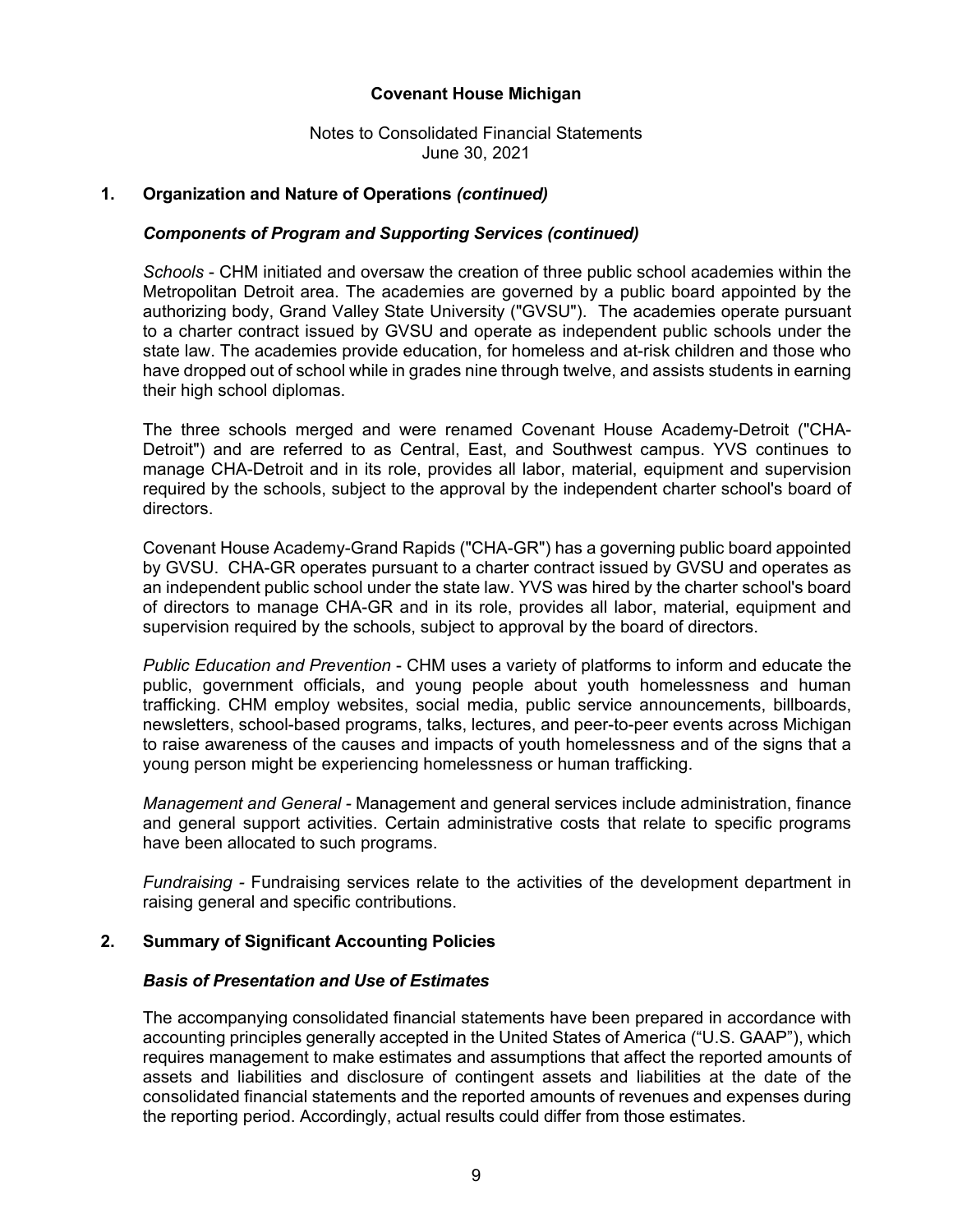Notes to Consolidated Financial Statements June 30, 2021

#### **2. Summary of Significant Accounting Policies** *(continued)*

#### *Principles of Consolidation*

The accompanying consolidated financial statements include the accounts of CHM and YVS, collectively the "Organization". All significant intercompany balances and transactions have been eliminated in consolidation.

# *Cash and Restricted Cash*

The Organization follows the Accounting Standards Update ("ASU") 2016-18, Statement of Cash Flows (Topic 230): Restricted Cash. The guidance requires the Organization to 1) include restricted cash in the cash and cash equivalent balances on the consolidated statement of cash flows, 2) provide a reconciliation between the consolidated statement of financial position and the consolidated statement of cash flows when more than one line item for cash and restricted cash is presented on the consolidated statement of financial position 3) eliminate the presentation of transfers between restricted cash and cash, and 4) include disclosures about the nature of the restrictions for material balances.

## *Revenue from Contracts with Customers*

The Organization follows ASU 2014-09, Revenue from Contracts with Customers, as amended. The guidance provides a single comprehensive model for entities to use in accounting for revenue arising from contracts with customers and supersedes most current revenue recognition guidance. The revenue recognition guidance does not apply to how contributions and pledges are recognized, as they are specifically scoped out of the guidance. The core principle of the guidance is that an entity should recognize revenue from the transfer of promised goods or services to customers in an amount that reflects the consideration the entity expects to receive for those promised goods or services to customers. The guidance includes a five-step framework to determine the timing and amount of revenue to recognize related to contracts with customers. In addition, this guidance requires new or expanded disclosures related to judgments made by entities when following this framework.

As shown on the accompanying consolidated statement of activities, the Organization has several revenue sources amongst which are the following: contributions, grants from the government and Parent, management fee income and special event related revenue. The Organization has concluded that each of its contracts include a single performance obligation that is satisfied either at a point in time or over time. Except for the management fee income, the performance obligations rarely span beyond the fiscal year all such obligations are satisfied by the fiscal year end.

The management fee income is mostly derived from the State of Michigan, which utilizes a foundation grant approach, which provides for a specific annual amount per pupil on a statewide formula. The Michigan Department of Education administers the allocation of state funds to charter schools based on information supplied by the schools. For the year ended June 30, 2021, the management fee income was based on the pupil membership counts taken in October and February 2020 and it is funded through payments from October 2020 to August 2021. For the year ended June 30, 2020, the management fee income was based on the pupil membership counts taken in October and February 2019 and it is funded through payments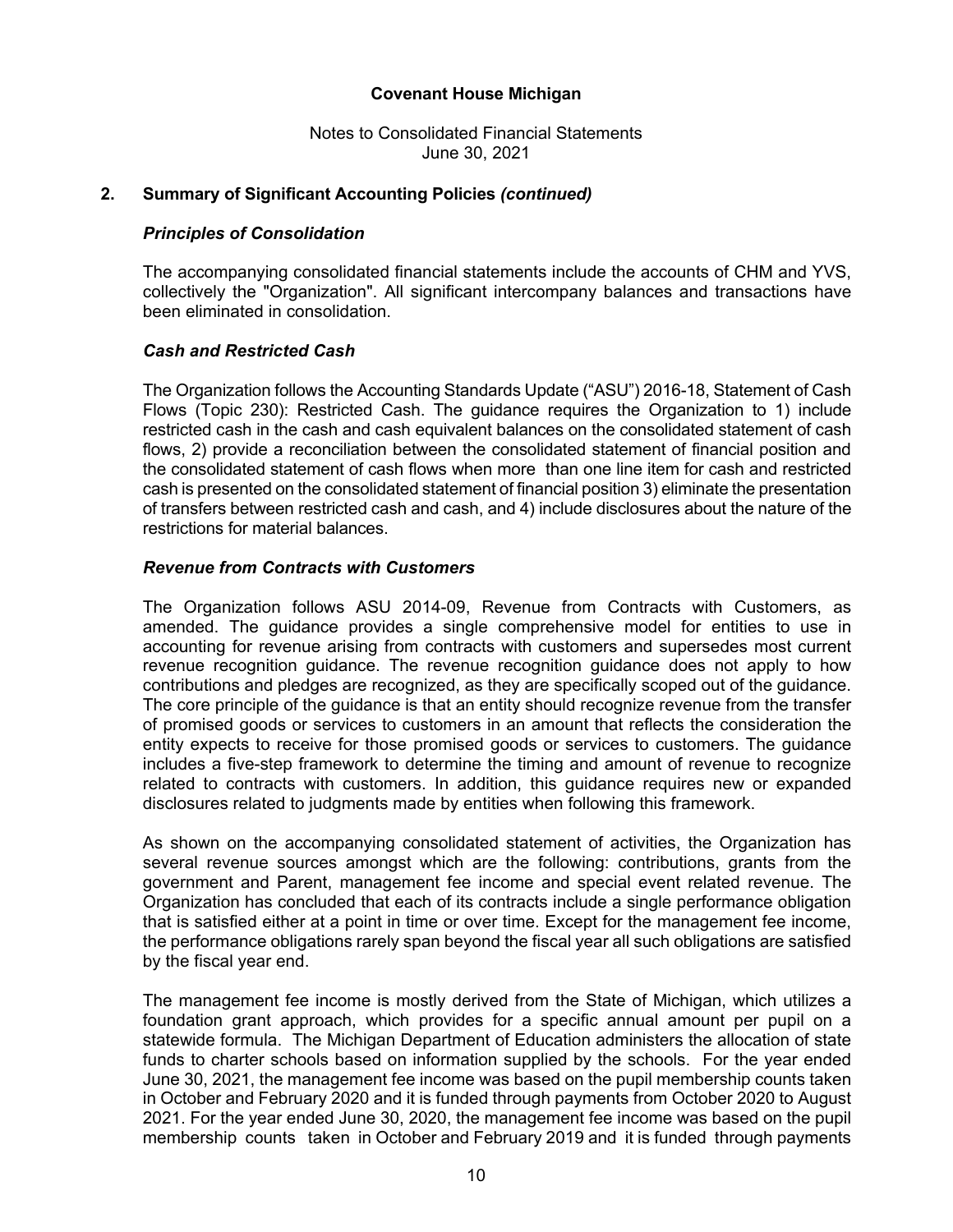Notes to Consolidated Financial Statements June 30, 2021

#### **2. Summary of Significant Accounting Policies** *(continued)*

#### *Revenue from Contracts with Customers (continued)*

from October 2019 to August 2020. Any unpaid portion at year end is included in due from related parties.

The guidance requires the Organization to not recognize revenue until it is probable of collection and, based on the Organization's strong collection experience, management has concluded that all revenue recognized is probable of collection.

## *Recognition of Contributions*

The Organization follows ASU 2018-08 Clarifying the Scope and the Accounting Guidance for Contributions Received and Contributions Made. ASU 2018-08 provides a framework for evaluating whether grants and contributions should be accounted for as exchange transactions or as non-exchange transactions.

## *Net Asset Presentation*

Net assets and revenues, expenses, gains and losses are classified based on the existence or absence of donor-imposed restrictions.

*Net Assets Without Donor Restrictions* – net assets available for use in general operations and not subject to donor restrictions.

*Net Assets With Donor Restrictions* – net assets subject to donor-imposed restrictions. Some donor-imposed restrictions are temporary in nature, such as those that will be met by the passage of time or other events specified by the donor. Other donor-imposed restrictions are perpetual in nature, where the donor stipulates that resources be maintained in perpetuity.

Donor-imposed restrictions are released when a restriction expires, that is, when the stipulated time has elapsed, when the stipulated purpose for which the resource was restricted has been fulfilled, or both.

#### *Conditional Advances*

Conditional advances represent amounts received by the Organization which pertain to programs and services of the following fiscal year.

#### *Contributed Services and in-Kind Donations*

Contributed services are recognized as revenue if the services create or enhance non-financial assets or require specialized skills, are provided by individuals possessing those skills, and typically need to be purchased if not provided by donation. Contributed services are recorded at the fair value of the services provided. Contributed services that do not meet the above criteria are not recognized as revenue and are not reported in the accompanying consolidated financial statements. In-kind donations of goods are recorded at fair value as of the date of the donation.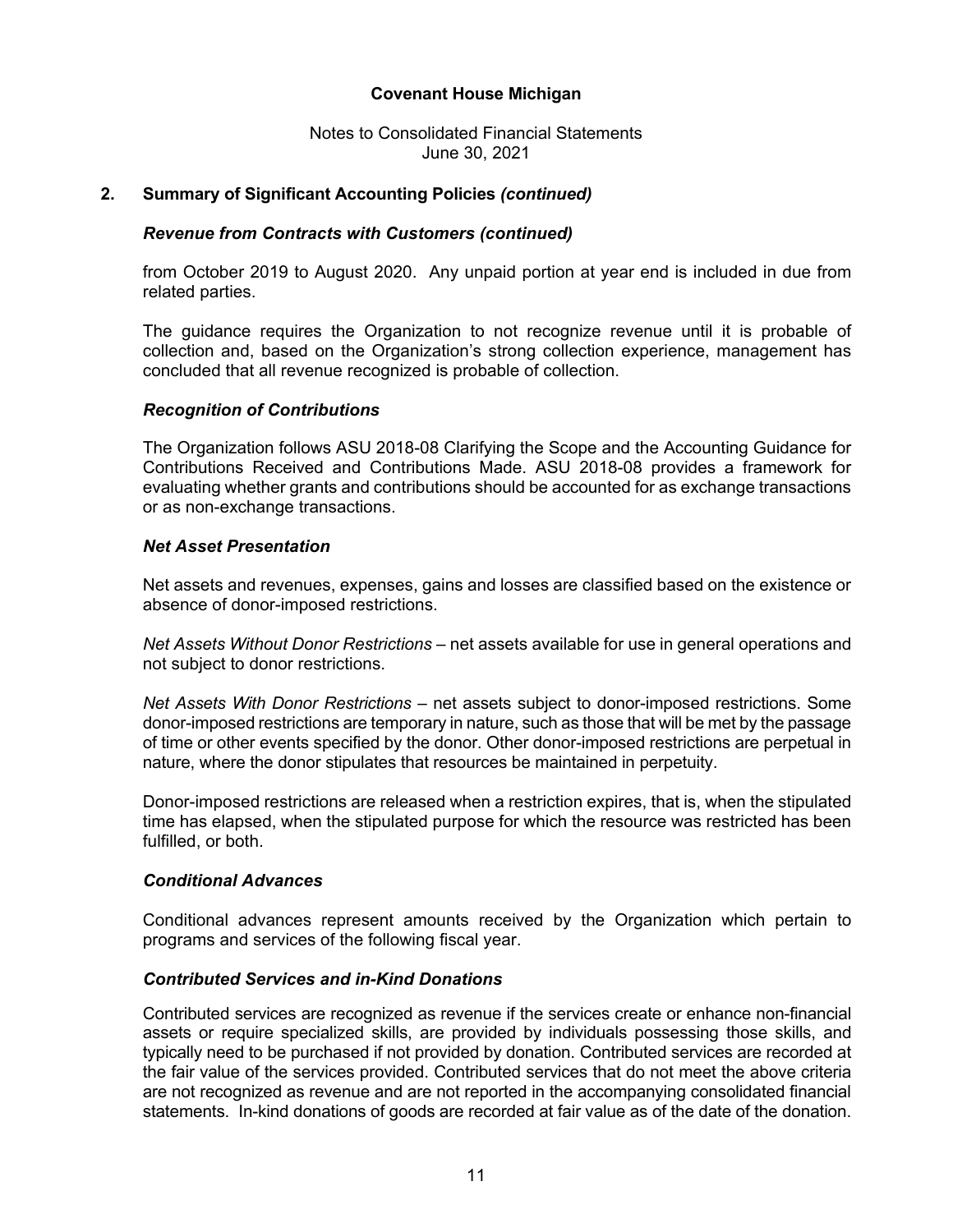Notes to Consolidated Financial Statements June 30, 2021

#### **2. Summary of Significant Accounting Policies** *(continued)*

#### *Contributed Services and In-Kind Donations (continued)*

Total revenue from contributed services and merchandise was \$43,596 and \$59,974 for the years ended June 30, 2021 and 2020. These non-monetary transactions were recorded as inkind donations for clothing and household supplies received for the programs for the years ended June 30, 2021 and 2020.

## *Fundraising*

Fundraising services relate to the activities in raising general and specific contributions.

## *Cash, Cash Equivalents and Restricted Cash*

Cash, cash equivalents, and restricted cash include cash balances held in bank accounts and highly liquid debt instruments with maturities of three months or less at the time of purchase. Restricted cash at June 30, 2020 consisted principally of cash held for building improvements as required by the grant agreements. There was no restricted cash at June 30, 2021.

#### *Investments*

Short-term investments include money market funds stated at cost plus accrued interest. Longterm investments include mutual funds and exchange traded and closed-end funds and are stated at fair value.

#### *Fair Value of Financial Instruments*

The Organization follows U.S. GAAP guidance on fair value measurements which defines fair value and establishes a fair value hierarchy organized into three levels based upon the input assumptions used in pricing assets. Level 1 inputs have the highest reliability and are related to assets with unadjusted quoted prices in active markets. Level 2 inputs relate to assets with other than quoted prices in active markets which may include quoted prices for similar assets or liabilities or other inputs which can be corroborated by observable market data. Level 3 inputs are unobservable inputs and are used to the extent that observable inputs do not exist.

#### *Investment and Investment Income*

Investments are stated at fair value in the consolidated statement of financial position. Interest, dividends, realized and unrealized gains and losses on investments are included in the consolidated statement of activities. Purchases and sales of securities are recorded on a tradedate basis. Interest income is recorded on the accrual basis and dividends are recorded on the ex-dividend date. Realized and unrealized gains and losses are included in the determination of change in net assets.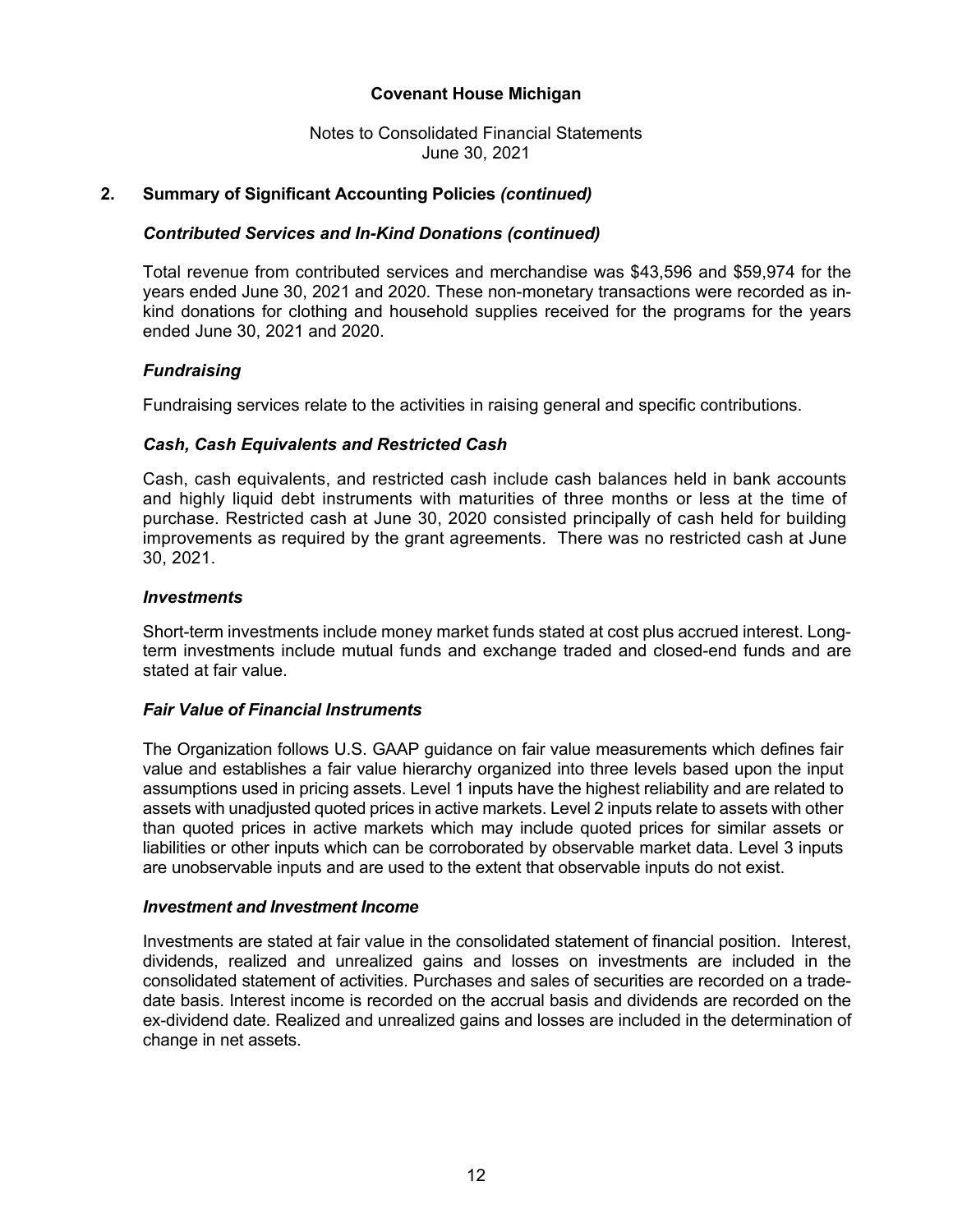Notes to Consolidated Financial Statements June 30, 2021

## **2. Summary of Significant Accounting Policies** *(continued)*

## *Functional Allocation of Expenses*

The costs of providing the various program and supporting services have been summarized on a functional basis. Therefore, expenses require allocation on a reasonable basis that is consistently applied. The Organization allocated direct costs to program services. Supporting services include management and general and fundraising. Allocated expenses among program services and management and general and fundraising include salaries and related expenses, staff travel, consulting and professional fees, and other expenses which are allocated based on time and costs where efforts are made.

## *Impairment of Long-Lived Assets*

Long-lived assets, such as property and equipment are reviewed for impairment when changes in circumstances indicate that the carrying amount of the asset may not be recoverable. If the carrying amount of the long-lived asset (or asset group) exceeds its fair value and the carrying amount is not recoverable, an impairment loss is recognized. An impairment loss is measured as the amount by which the long-lived asset (or asset group) exceeds its fair value. Fair value is determined through various valuation techniques including undiscounted cash flow models, quoted fair values and third-party independent appraisals.

# *Property and Equipment*

Property and equipment are recorded at cost if purchased or, if donated, at fair value at the date of the gift, less accumulated depreciation and amortization. Depreciation is computed on a straight line basis over the estimated useful lives of the assets, which range from three to forty years. Leasehold improvements are amortized over the lesser of the term of the lease inclusive of expected renewals or their estimated useful lives.

#### *Prior Year Summarized Comparative Information*

Information as of and for the year ended June 30, 2020 is presented for comparative purposes only. Certain activity by net asset classification is not included in these consolidated financial statements. Accordingly, such information does not include sufficient detail to constitute a presentation in conformity with U.S. GAAP. Accordingly, such information should be read in conjunction with the Organization's consolidated financial statements as of and for the year ended June 30, 2020, from which the summarized comparative information was derived.

# *Advertising Costs*

Advertising costs are expensed as incurred. Advertising expense was \$14,350 and \$12,275 for the years ended June 30, 2021 and 2020.

#### *Accounting for Uncertainty in Income Taxes*

The Organization recognizes the effect of income tax positions only if those positions are more likely than not to be sustained. Management has determined that the Organization had no uncertain tax positions that would require financial statement recognition and/or disclosure. The Organization is no longer subject to examinations by the applicable taxing jurisdictions for years prior to June 30, 2018.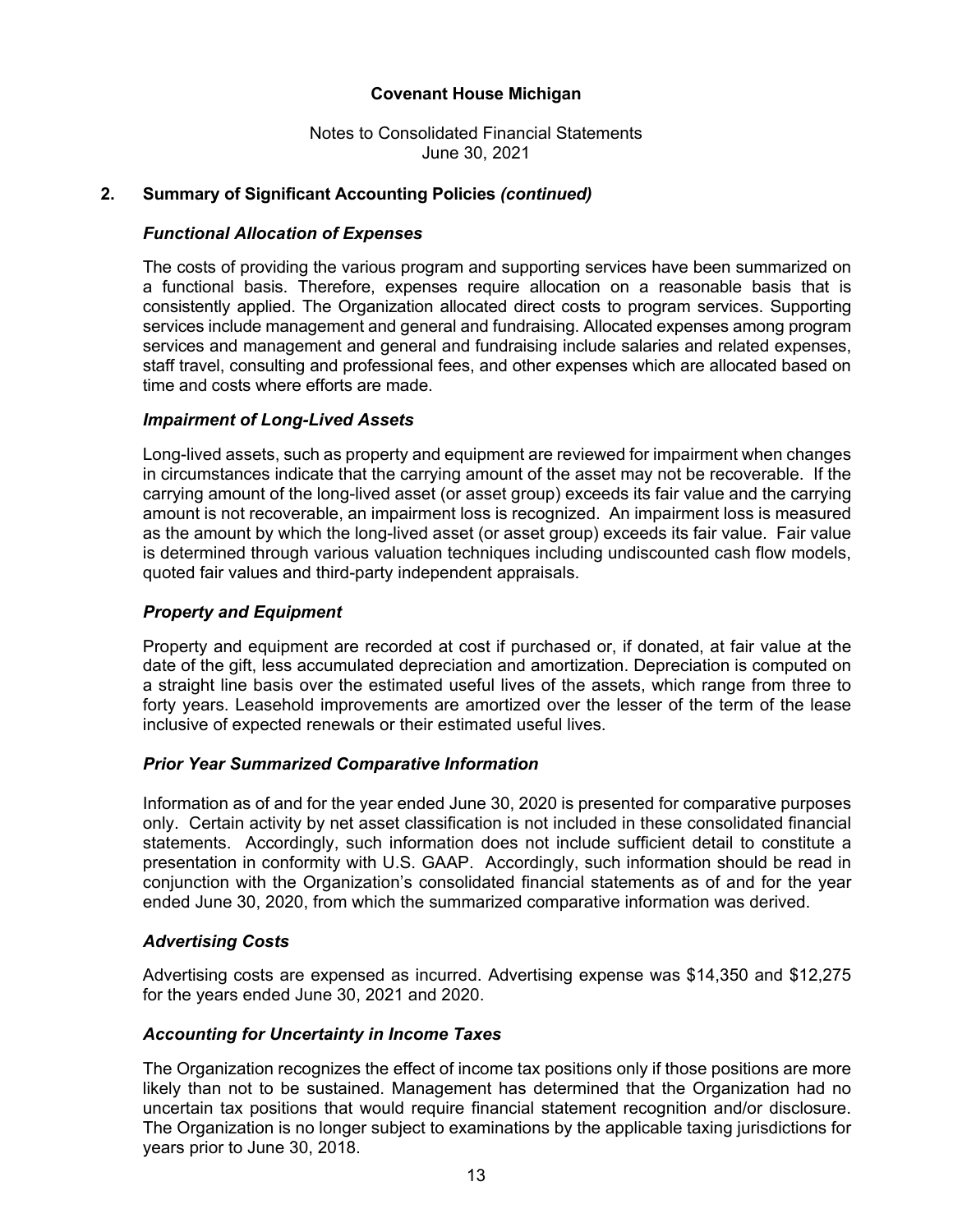Notes to Consolidated Financial Statements June 30, 2021

#### **2. Summary of Significant Accounting Policies** *(continued)*

#### *Subsequent Events and Evaluation by Management*

Management has evaluated subsequent events for disclosure and/or recognition in the consolidated financial statements through the date that the accompanying consolidated financial statements were available to be issued, which date is January 24, 2022.

## **3. Concentration of Credit Risk**

Financial instruments that potentially subject the Organization to concentrations of credit risk consist primarily of investments, cash and cash equivalents and receivables. Investments and cash and cash equivalents are managed within guidelines established by the Board of Directors. As of June 30, 2021, all investments were maintained by large financial institutions.

The Organization maintains its cash with established commercial banks. At times, the cash balances exceed federally insured limits. The Organization has not experienced any losses in such accounts and believes it is not exposed to any significant credit risk on cash equivalents. Concentrations of credit risk with respect to receivables are limited due to the fact that receivables are due from a number of donors and grant agencies.

#### **4. Liquidity and Availability of Financial Assets**

Financial assets available for general expenditure that is, without restrictions limiting their use, within one year of June 30 are as follows:

|                                                         | 2021         | 2020        |
|---------------------------------------------------------|--------------|-------------|
| Financial Assets                                        |              |             |
| Cash and cash equivalents                               | \$3,284,713  | \$3,417,418 |
| <b>Investments</b>                                      | 6,519,289    | 4,790,677   |
| <b>Receivables</b>                                      | 556,160      | 677,650     |
| <b>Total Financial Assets</b>                           | 10,360,162   | 8,885,745   |
| Less Those Unavailable for General Expenditure Within   |              |             |
| One Year, Due to:                                       |              |             |
| Restricted by donor with time or purpose restrictions   |              | 200,000     |
| Financial Assets Available to Meet General Expenditures |              |             |
| Over the Next Twelve Months                             | \$10,360,162 | \$8,685,745 |

The Organization's working capital and cash flows are driven by contributions, grants and special events revenue. The Organization manages its financial assets to be available for its operating expenditures, liabilities and other obligations as they come due.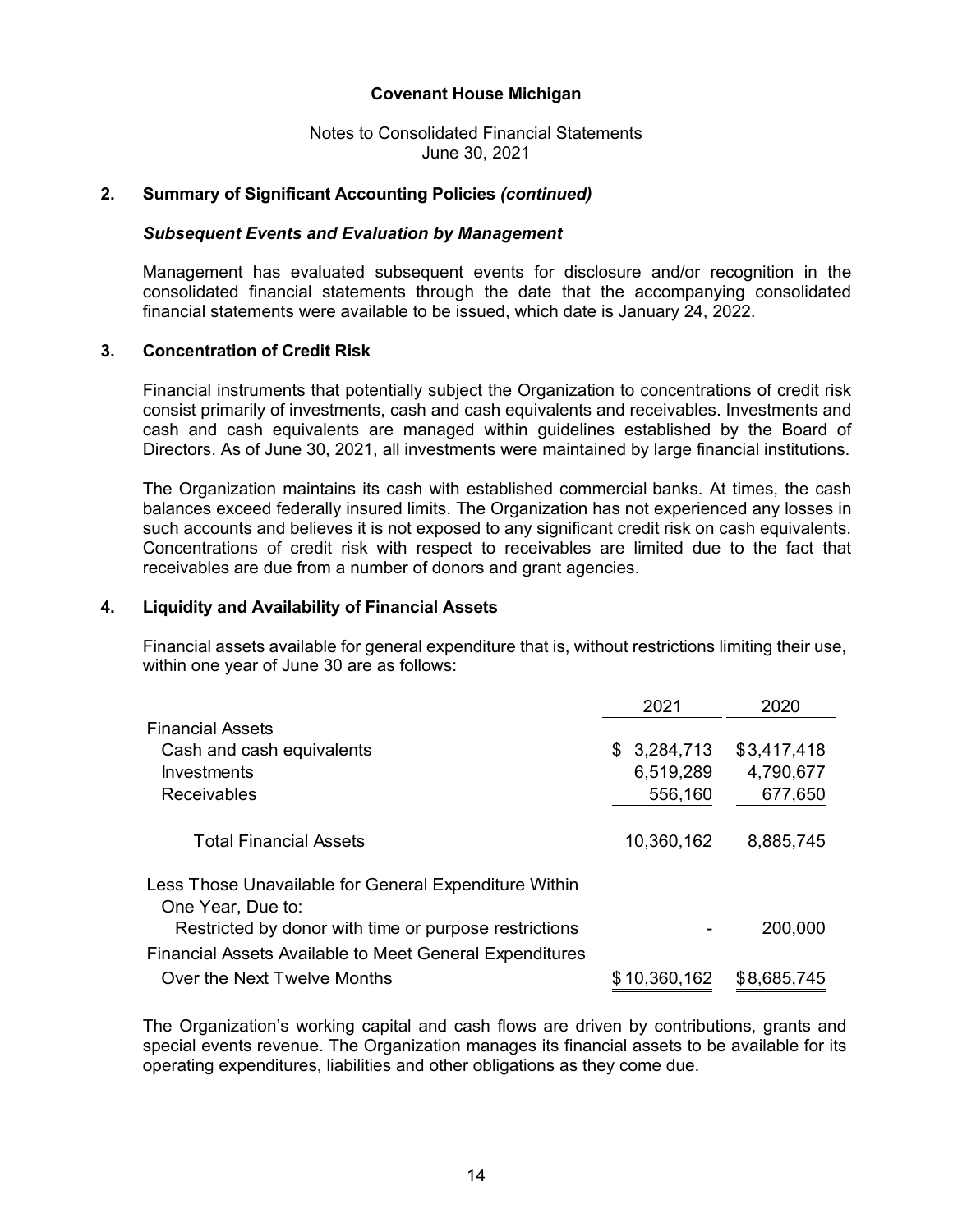# Notes to Consolidated Financial Statements June 30, 2021

#### **5. Contributions and Pledges Receivable**

Contributions, including unconditional promises to give, are reported as revenues in the period received. Unconditional promises to give that are due beyond one year are discounted to reflect the present value of future cash flows using a risk adjusted discount rate assigned in the year he respective pledge originates. Amortization of the discount is recorded as additional contribution revenue in accordance with donor-imposed restrictions, if any. Conditional promises to give are recognized when the conditions upon which they depend have been substantially met.

All receivables as of June 30, 2021 and 2020 are expected to be collected within one year.

Management has determined all receivables to be fully collectible and therefore no allowance has been recorded as of June 30, 2021 and 2020.

#### **6. Property and Equipment**

Property and equipment consist of the following at June 30:

|                                           | 2021            | 2020          |
|-------------------------------------------|-----------------|---------------|
| <b>Buildings</b>                          | 9,925,728<br>\$ | \$10,157,212  |
| Building and site improvements            | 2,177,039       | 1,963,538     |
| Furniture and equipment                   | 1,082,121       | 1,066,843     |
| <b>Vehicles</b>                           | 114,864         | 69,423        |
|                                           | 13,299,753      | 13,257,016    |
| Accumulated depreciation and amortization | (4,766,074)     | (4, 294, 329) |
|                                           | 8,533,679       | 8,962,687     |
| Land                                      | 216,000         | 216,000       |
|                                           | 8,749,679       | 9,178,687     |

Depreciation and amortization expense was \$578,961 and \$551,871 for the years ended June 30, 2021 and 2020.

## **7. Investments**

Investments at June 30, 2021 and 2020 consist of money market funds, mutual funds and exchange traded and closed-end funds which are measured at fair value on a recurring basis and are classified with level 1 inputs using the fair value hierarchy as follows:

|                                      | 2021        | 2020        |
|--------------------------------------|-------------|-------------|
| Mutual funds                         | \$4,574,630 | \$3,029,537 |
| Exchange traded and closed-end funds | 1,112,964   | 911,060     |
| Money market funds                   | 831,695     | 850,080     |
|                                      | \$6,519,289 | \$4,790,677 |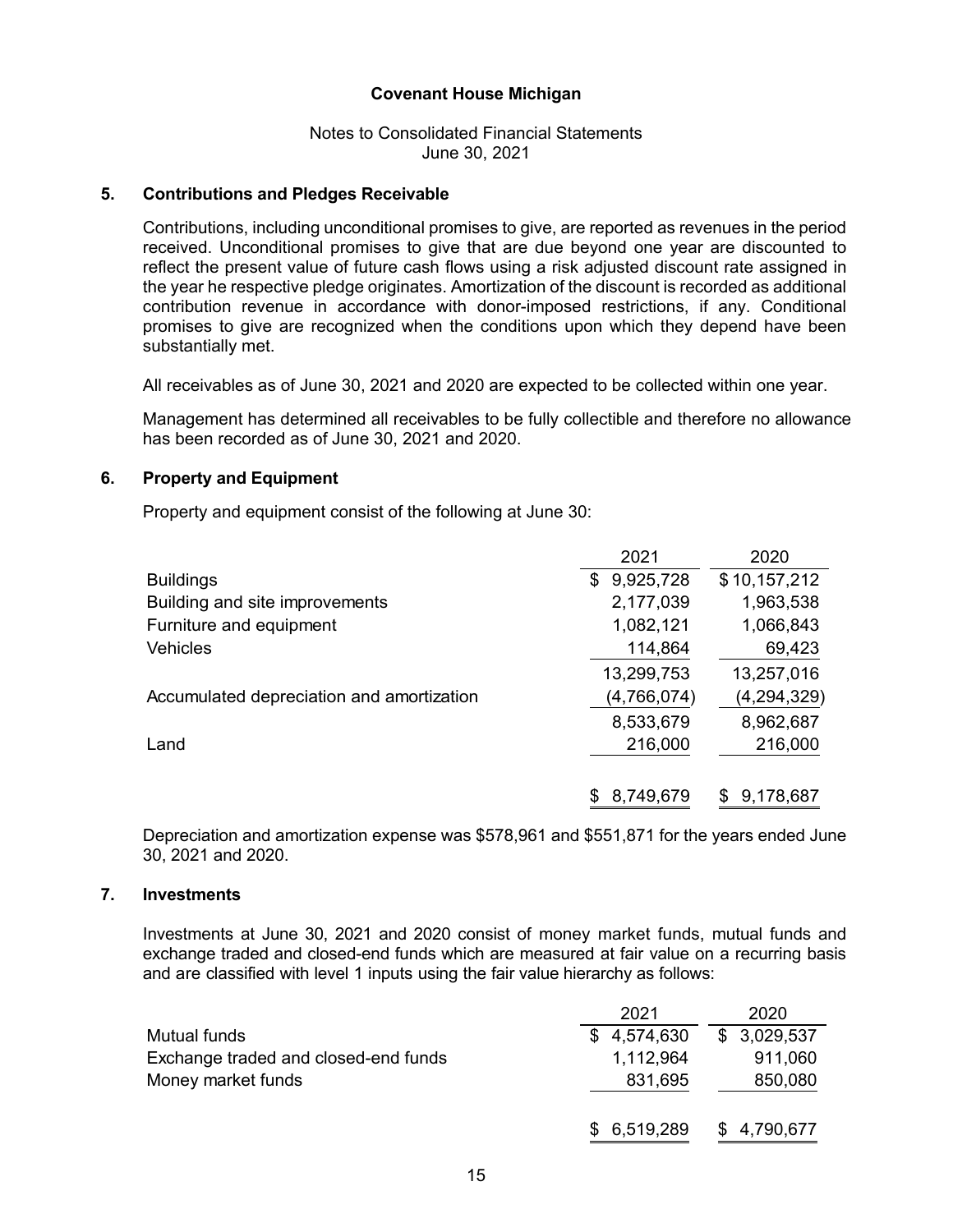#### Notes to Consolidated Financial Statements June 30, 2021

#### **7. Investments** *(continued)*

The components of other income consist of the following for the years ended June 30, 2021 and 2020:

|                                              | 2021        | 2020          |
|----------------------------------------------|-------------|---------------|
| Realized and unrealized gains on investments | \$1,116,466 | \$<br>114,501 |
| Rent revenue                                 | 86,631      | 60,195        |
| Other income                                 | 4,605       | 34,172        |
|                                              | \$1,207,702 | 208,868       |

#### **8. Commitments and Contingencies**

#### *Operating Leases*

The Organization has entered into various non-cancelable operating leases for office equipment, which expire at various dates through April 2026. Rental expense under all operating leases amounted to \$63,370 and \$64,137 for the years ended June 30, 2021 and 2020.

Future minimum lease payments under non-cancelable leases at June 30, 2021, are as follows for the years ending June 30:

| 2022 | 22,179<br>\$ |
|------|--------------|
| 2023 | 16,460       |
| 2024 | 14,339       |
| 2025 | 9,618        |
|      |              |

\$ 62,596

During July 1999, CHM entered into a dollar-a-year lease for its main campus with the Archdiocese of Detroit for a period of 99 years. The fair value of the property at the time of the lease signing was recorded as net assets with donor restrictions and is released from restriction over the period of the lease. As the asset is amortized over the 99-year life of the lease, \$1,869 of rent expense and amortization is recorded. CHM uses this property for administrative purposes, the shelter and crisis center, Rights of Passage, House of Hope (medical), charter school and future programs.

CHM subleases a portion of its main campus to CHA-Detroit for its Central Campus. CHM entered into a lease with CHA-Detroit, East Campus for a building effective June 25, 2020 through June 30, 2025.

CHM also entered into a lease with CHA-Detroit for its Southwest Campus for a building effective June 25, 2020 through June 30, 2025.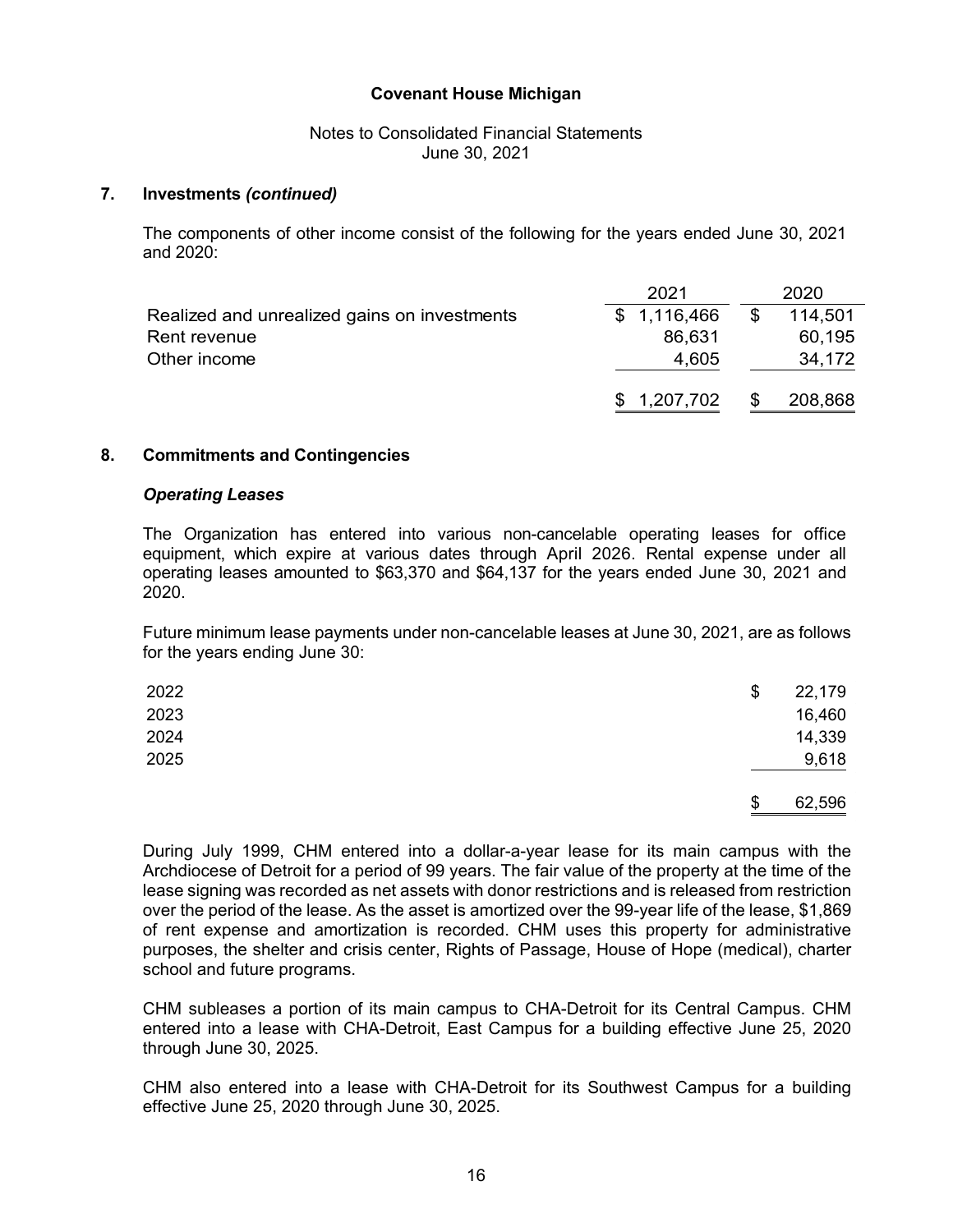Notes to Consolidated Financial Statements June 30, 2021

#### **8. Commitments and Contingencies** *(continued)*

## *Management Agreement*

Prior to July 1, 2020, YVS reported revenue on a gross basis. They received the state aid payments from the Michigan Department of Education and assumed the obligation for payment of the lease obligation on behalf of all the academies. Effective July 1, 2020, YVS will continue to report revenue on a gross basis for CHA - Detroit only as they receive the state aid payments from the Michigan Department of Education and assume the obligation for payment of the lease obligation on behalf of CHA - Detroit.

Effective July 1, 2020, YVS signed a management agreement with CHA – GR, which expires on June 30, 2025. According to the provisions of this agreement, CHA - GR will report all revenues received from the Michigan Department of Education and assume all the obligations for payments of all expenses. YVS will receive a management fee of 11% of the per pupil revenue that CHAR – GR receives from all sources for the duration of this agreement for managing the day-to-day activities of CHA - GR.

All intercompany rental income, management fees and expenses between CHM and YVS are eliminated upon consolidation.

#### *Government Grants*

In accordance with the terms of certain government grants, the records of the Organization are subject to audit for varying periods after the date of final payment of the grants. The Organization is liable for any disallowed costs; however, management believes that the amount of disallowed costs, if any, would not be significant. Government grants totaled \$896,262 and \$661,284 for years ended June 30, 2021 and 2020.

#### *Litigation and General Liability*

The Organization is subject to various claims and lawsuits that may arise in the ordinary course of business. The Organization also maintains adequate insurance coverage to shield it from inherent risks associated with the performance of its mission.

# **9. Net Asset Classifications and Releases from Donor-Imposed Restriction**

At June 30, 2021 and 2020 net assets with donor restrictions of \$143,882 and \$145,751 were time restricted. Additionally, at June 30, 2021 and 2020, there were net assets with donor restrictions in the amount of \$0 and \$464,690 for the purpose of site improvements and constructing a new crisis center. At June 30, 2021 and 2020, \$0 and \$200,000 were recorded as restricted cash and \$0 and \$264,690 were included in receivables in the consolidated statement of financial position and these receivables are expected to be collected in less than one year. Net assets of \$466,559 and \$201,869 were released from restriction by satisfying the restricted purpose for the years ended June 30, 2021 and 2020.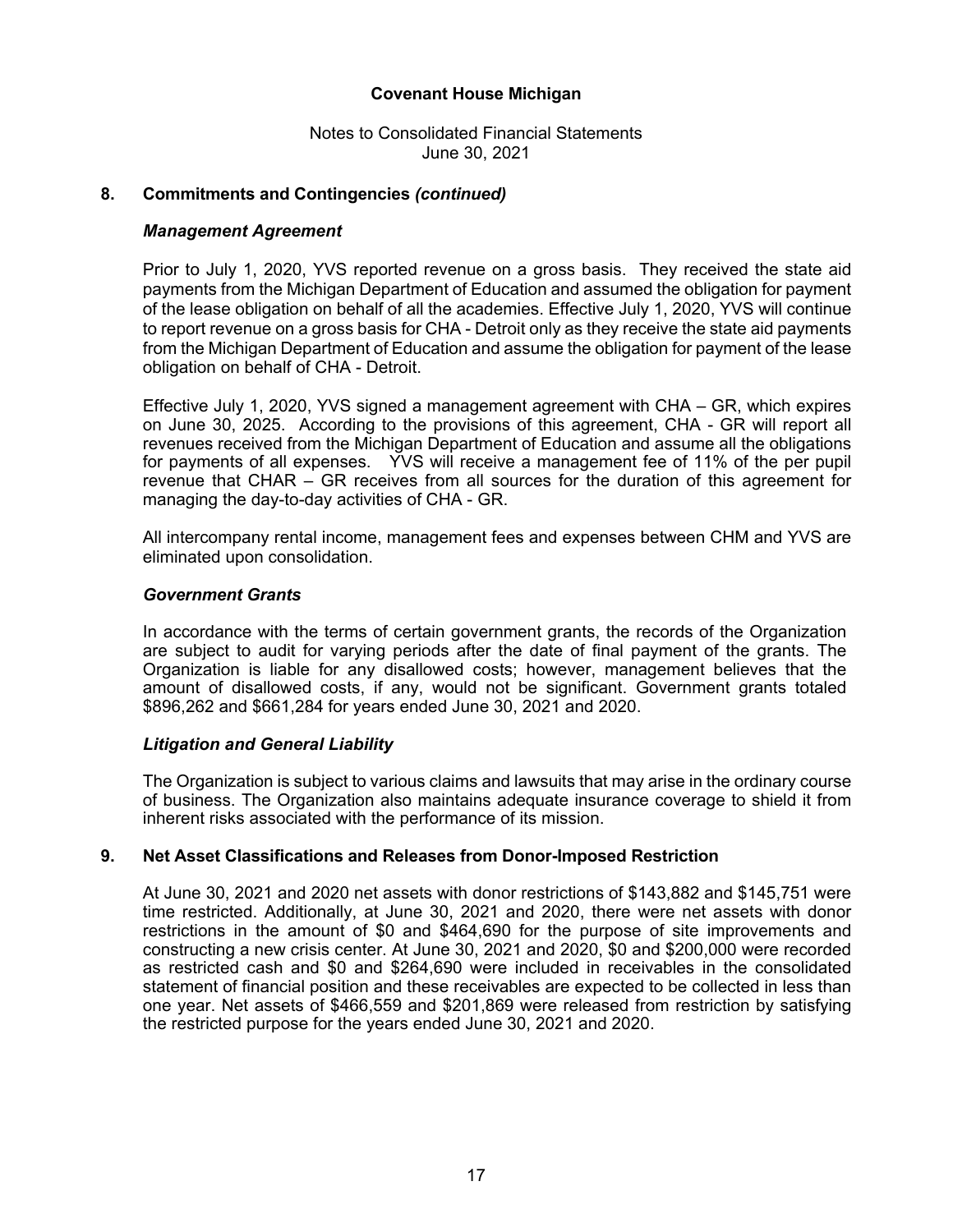# Notes to Consolidated Financial Statements June 30, 2021

#### **10. Related-Party Transactions**

The Parent provides financial support as well as management and organizational support for its affiliated organizations. The Parent conducts fundraising activities for its own programs and the programs of the affiliates. Contributions and promises to give totaled approximately \$84 million and \$88 million for the Parent during the years ended June 30, 2021 and 2020. Contributions received from the Parent are generally not specifically restricted by donors to specific affiliates.

The Parent combines contributions received from individuals, corporations and foundations plus a Parent subsidy and appropriates funds classified as "Branding Dollars" or "Contributions Received from Parent" to each Covenant House affiliate. Total funds allocated to affiliates, based on the Parent's policy, approximated \$36 million and \$38 million for the years ended June 30, 2021 and 2020. In fiscal 2021 and 2020, the Organization received \$637,723 and \$906,605 in contributions from the Parent. Additionally, in fiscal 2021 and 2020, the Organization received \$202,958 and \$239,988 from the Parent relating to national sleep out events.

At June 30, 2021 and 2020, YVS had receivables from related parties amounting to \$1,675,454 and \$1,662,026 relating to management fees.

#### **11. Employee Benefit Plans**

The Parent adopted a defined contribution 403(b) savings and retirement plan (the "403(b) Plan"), effective January 1, 2007. All CHM's employees are immediately eligible to enter the 403(b) Plan. CHM adds employer contributions to the retirement account for all employees who work 1,000 hours in a year. The rate of contribution (percent of compensation) is based upon points. Points equal the sum of age and years of service. The employer contribution percentage ranges are from 1.0% to 9.0% based on points. Employer contributions for the savings and retirement account will be 100% vested after three years of service. CHM's expense related to the 403(b) Plan was \$146,644 and \$61,024 for the years ended June 30, 2021 and 2020.

CHM participates in a noncontributory defined benefit pension plan (the "Plan"), which was established on August 1, 1982, sponsored by the Parent covering substantially all of the employees of the Parent and its domestic affiliates. Benefits are generally based on years of service and final average salary. Effective August 1, 2009, the Board of Directors of the Parent approved to freeze the future benefit accruals of all employees of Covenant House participating in the Plan. As set forth in the provisions of the Employee Retirement Income Security Act of 1974 (ERISA), the Parent is responsible for maintaining an annual minimum funding requirement that is reported and paid by the Parent. Although the Parent is responsible for maintaining the total annual minimum funding requirement, the Plan's actuary has determined the respective allocable share to the various affiliates that participate in the Plan. In 2021 and 2020, the Organization contributed \$70,662 and \$103,767 for its allocable share of the Parent's minimum funding requirement, which is included in employee benefits on the consolidated statement of functional expenses.

YVS has a defined contribution 403(b) Thrift Plan (the "Thrift Plan"), effective May 1, 2012. All eligible employees as defined in the Thrift Plan are eligible to participate after having attained the age of 21, completing twelve months of consecutive service and 1,000 hours of service.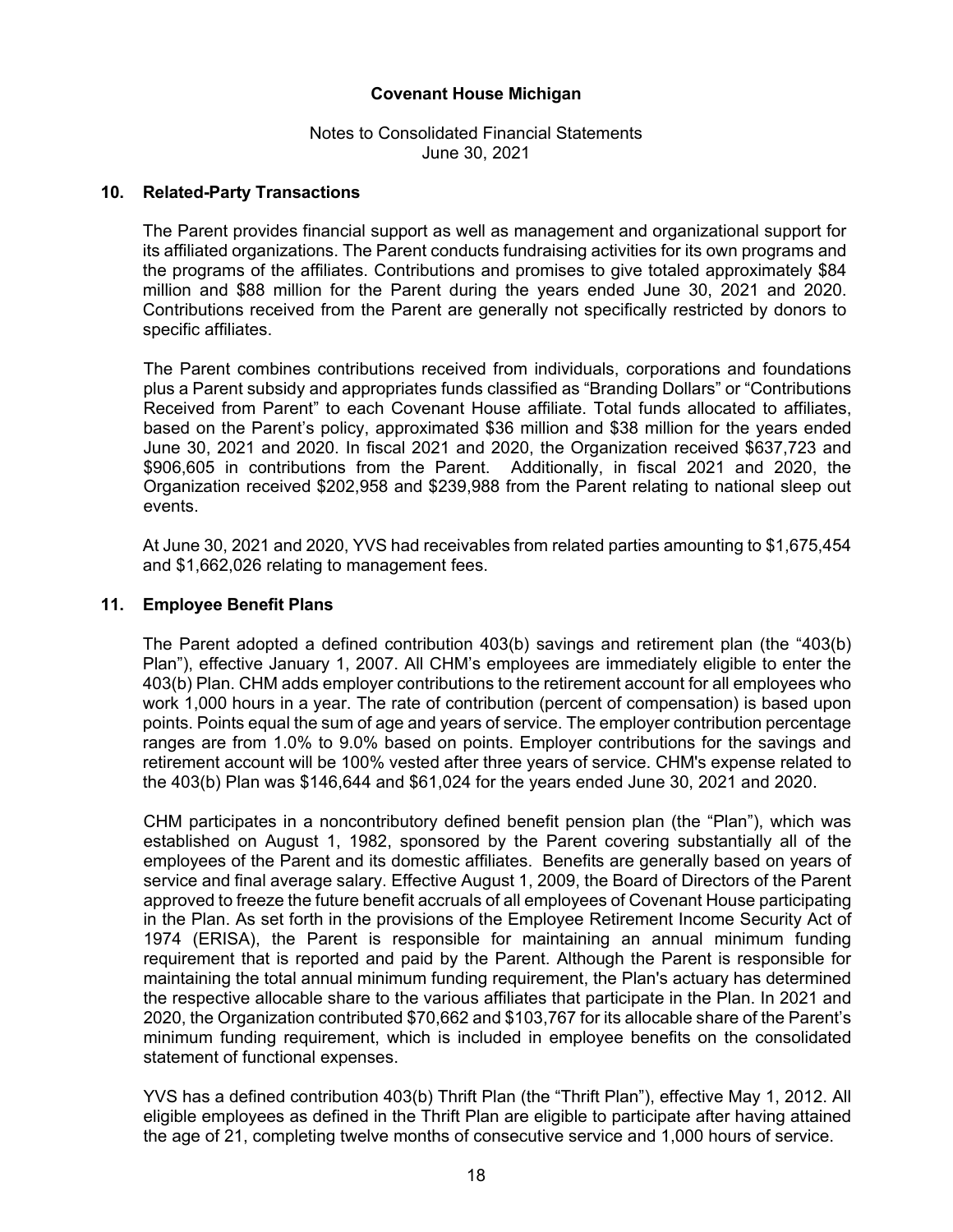# Notes to Consolidated Financial Statements June 30, 2021

#### **11. Employee Benefit Plans** *(continued)*

The Thrift Plan provides for matching contributions equal to 50% of the participant's contribution, to the extent that the participants' contribution does not exceed 6% of their compensation. YVS's expense related to the Thrift Plan was \$41,715 and \$48,877 for the years ended June 30, 2021 and 2020.

#### **12. Grants and Contracts**

CHM was awarded a cost-reimbursable City of Detroit Block Grant. As of June 30, 2021 and 2020, the Organization has recorded a receivable of \$6,806 and \$1,062 representing services performed under this award.

CHM was awarded a cost-reimbursable HUD Community Development Block and Emergency Solutions Grant that is passed through the City of Detroit. As of June 30, 2021 and 2020, the Organization has recorded a receivable of \$117,274 and \$91,269 from the City of Detroit representing services performed under this award.

CHM was awarded a cost-reimbursable Salvation Army Grant. As of June 30, 2021 and 2020 the Organization has recorded a receivable of \$23,005 and \$14,238 representing services performed under this award.

CHM was awarded a cost-reimbursable ACYF Transitional Living Program Grant. As of June 30, 2021 and 2020, the Organization has recorded a receivable of \$83,226 and \$50,707 representing services performed under this award.

CHM was awarded a cost-reimbursable ACYF Outreach Grant. As of June 30, 2021 and 2020, the Organization has recorded a receivable of \$72,146 and \$10,022 representing services performed under this award.

CHM was awarded a cost-reimbursable UWSEM-EFSP Grant. As of June 30, 2021 and 2020, the Organization has recorded a receivable of \$0 and \$18,000 representing services performed under this award.

In fiscal 2021, CHM was awarded a cost-reimbursable City of Detroit Grant in the amount of \$18,718 which was fully utilized during the year. There were no receivables related to this grant at June 30, 2021 and 2020.

# **13. Paycheck Protection Program Loans**

On April 16, 2020 and May 21, 2020, CHM and YVS received loans proceeds in the amounts of \$501,973 and \$1,190,200, respectively, totaling \$1,692,173 under the Paycheck Protection Program (the "PPP"). The PPP, established as part of the Coronavirus Aid, Relief and Economic Security Act (the "CARES Act"), provides for loans to qualifying entities for amounts up to 2.5 times the 2019 average monthly payroll expenses of the qualifying entity. The PPP loans bear an interest rate of 1% per annum. All or a portion of the PPP loans' principal and accrued interest are forgivable as long as the borrower uses the loan proceeds for eligible purposes, as described in the CARES Act, over a period of either eight or twenty-four weeks (the "Covered Period").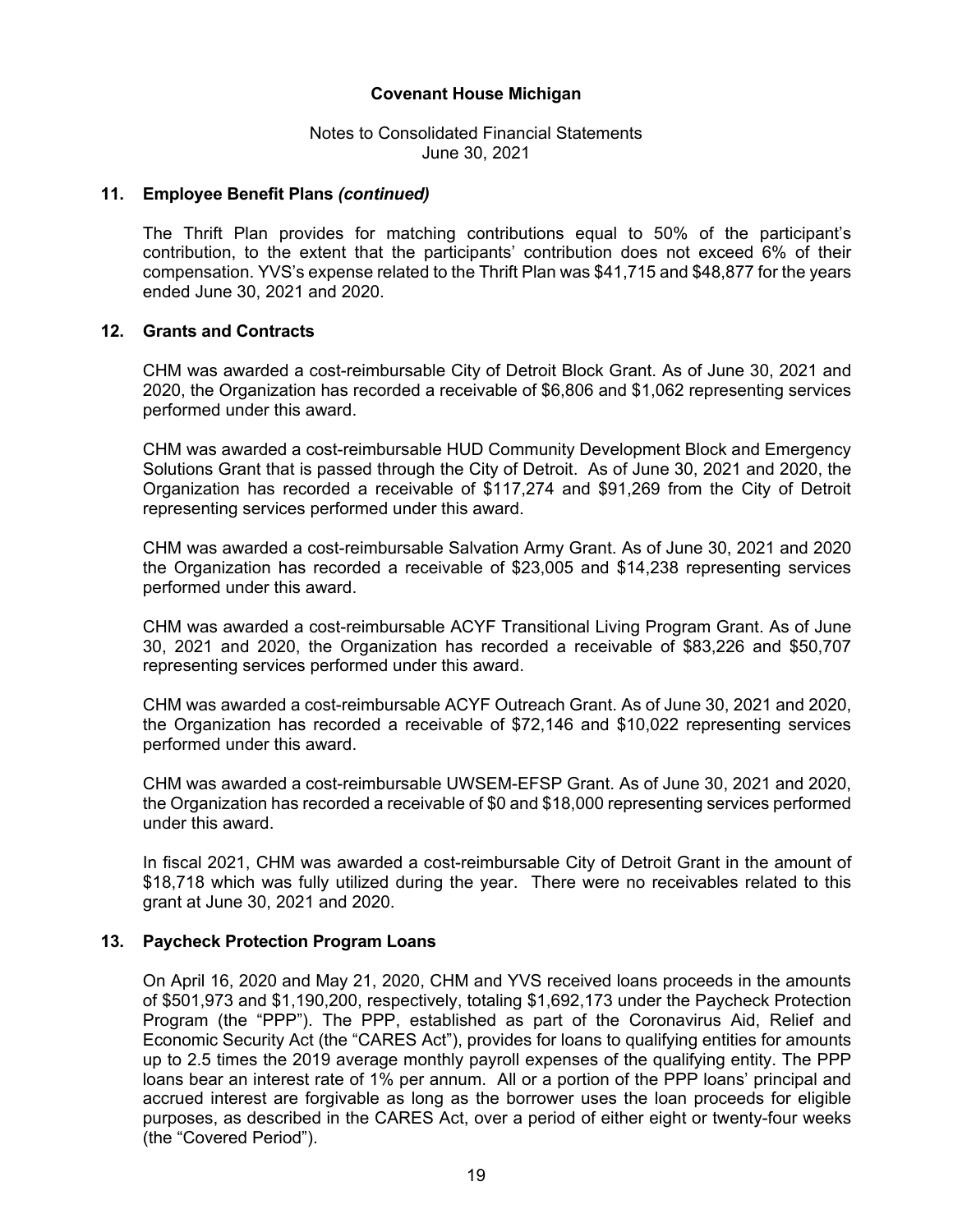# Notes to Consolidated Financial Statements June 30, 2021

#### **13. Paycheck Protection Program Loans** *(continued)*

The amount of loans forgiveness could be reduced if the borrower terminates employees or reduces salaries above a certain threshold during the Covered Period and does not qualify for certain safe harbors.

On April 22, 2021 and January 11, 2021, CHM and YVS received confirmation from the United States Small Business Administration that \$501,973 and \$1,190,200 of the PPP loans plus accrued interest were forgiven. Accordingly, the Organization is recognizing these amounts as income from paycheck protection program loan forgiveness in 2021.

#### **14. COVID-19**

The Organization's operations have been significantly affected by the recent and ongoing outbreak of the coronavirus disease ("COVID-19"), which was declared a pandemic by the World Health Organization in March 2020. Many countries around the world, including the United States, have significant governmental measures being implemented to control the spread of COVID-19, including temporary closures of businesses, severe restrictions on travel and the movement of people and other material limitations on the conduct of business.

The full duration and extent of the COVID-19 pandemic, related business and travel restrictions and changes to behavior intended to reduce its spread are uncertain as of the date these consolidated financial statements were available for issuance, as the pandemic continues to evolve globally. Therefore, the full extent of any adverse impact on the results of operations, financial position and cash flows in fiscal 2022 cannot be reasonably estimated at this time.

\* \* \* \* \*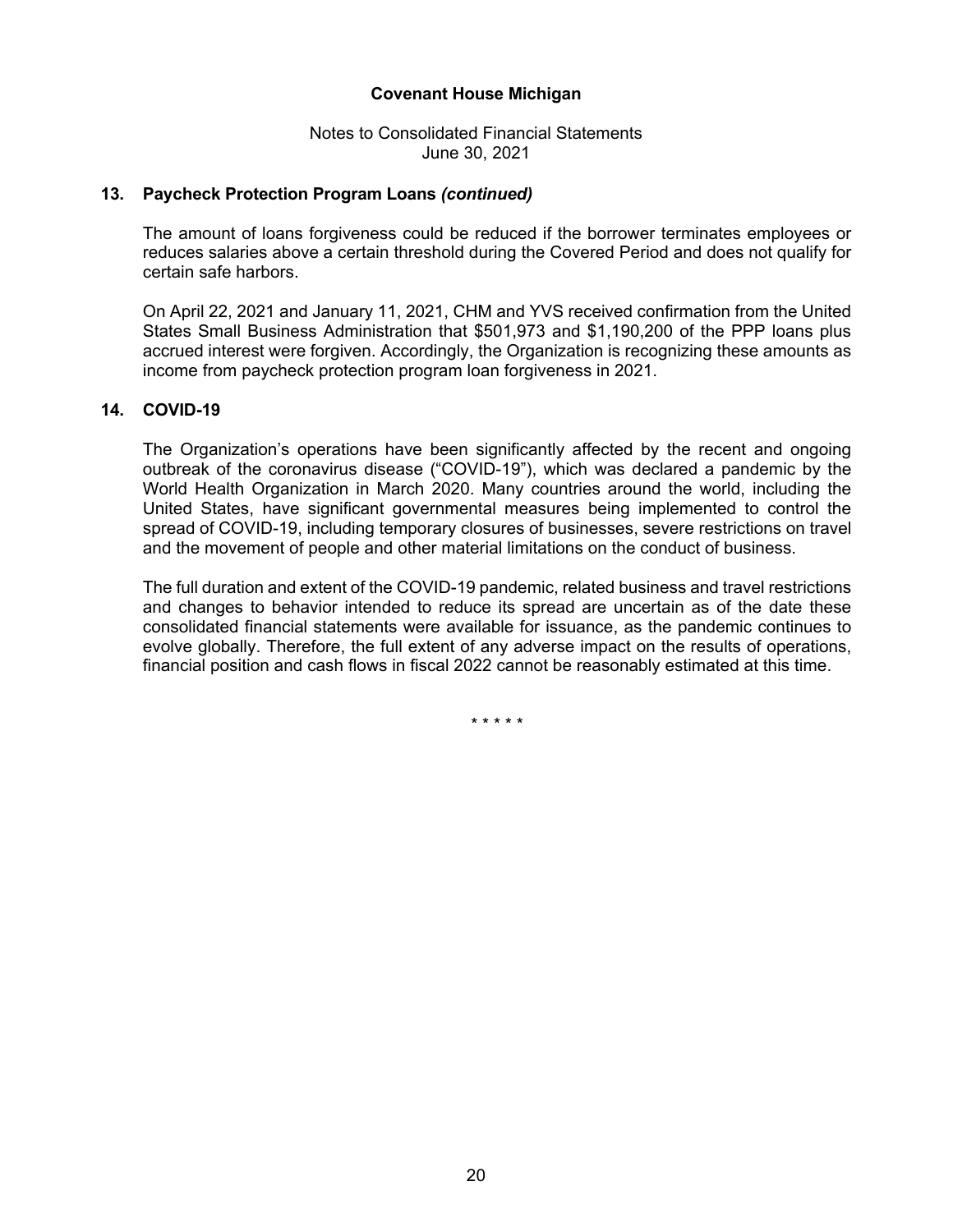Supplementary Information

June 30, 2021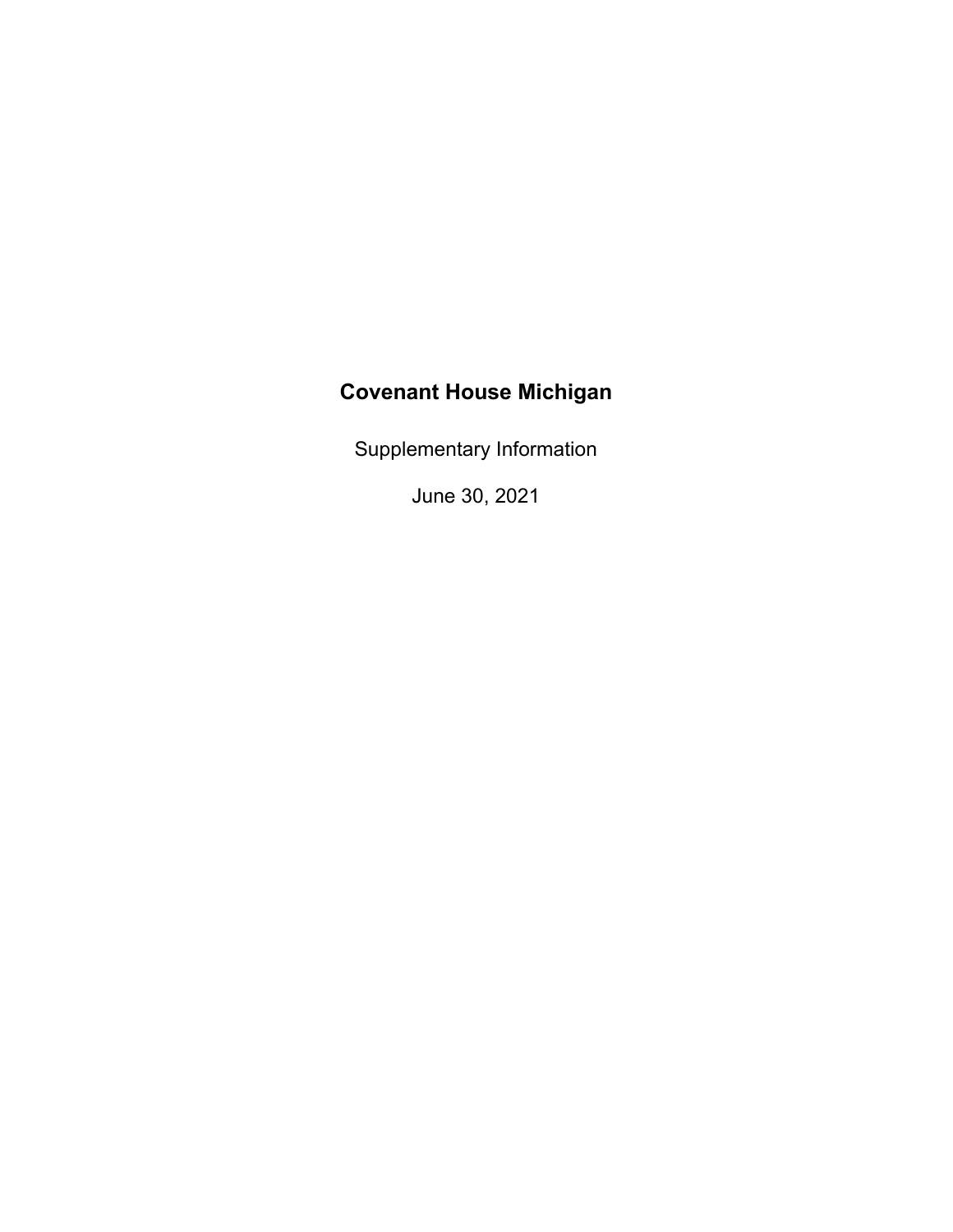#### (with summarized totals at June 30, 2020) Consolidating Schedule of Financial Position June 30, 2021

|                                                  |    | 2020         |               |                 |     |              |               |
|--------------------------------------------------|----|--------------|---------------|-----------------|-----|--------------|---------------|
|                                                  |    | <b>CHM</b>   | <b>YVS</b>    | Eliminations    |     | Total        | Total         |
| <b>ASSETS</b>                                    |    |              |               |                 |     |              |               |
| Cash and cash equivalents                        | \$ | 345,440      | \$2,939,273   | \$              | \$. | 3,284,713    | \$3,417,418   |
| Investments                                      |    | 6,519,289    |               |                 |     | 6,519,289    | 4,790,677     |
| Receivables                                      |    | 551,033      | 5,127         |                 |     | 556,160      | 677,650       |
| Due from related parties                         |    | 27,465       | 1,675,454     | (27, 465)       |     | 1,675,454    | 1,662,026     |
| Prepaid expenses and other assets                |    | 13,650       | 193,125       |                 |     | 206,775      | 114,436       |
| Restricted cash                                  |    |              |               |                 |     |              | 200,000       |
| Property and equipment, net                      |    | 8,419,269    | 330,410       |                 |     | 8,749,679    | 9,178,687     |
|                                                  |    | \$15,876,146 | \$5,143,389   | \$<br>(27, 465) |     | \$20,992,070 | \$20,040,894  |
| <b>LIABILITIES AND NET ASSETS</b><br>Liabilities |    |              |               |                 |     |              |               |
| Accounts payable and accrued expenses            | \$ | 453,721      | 387,908<br>\$ | \$<br>(27, 465) | \$  | 814,164      | \$<br>703,542 |
| Paycheck protection program loans                |    |              |               |                 |     |              | 1,692,173     |
| Conditional advances                             |    | 202,724      |               |                 |     | 202,724      | 407,664       |
| <b>Total Liabilities</b>                         |    | 656,445      | 387,908       | (27, 465)       |     | 1,016,888    | 2,803,379     |
| <b>Net Assets</b>                                |    |              |               |                 |     |              |               |
| Without donor restrictions                       |    | 6,656,550    | 4,425,071     |                 |     | 11,081,621   | 7,448,387     |
| Investment in property and equipment             |    | 8,419,269    | 330,410       |                 |     | 8,749,679    | 9,178,687     |
| <b>Total Without Donor Restrictions</b>          |    | 15,075,819   | 4,755,481     |                 |     | 19,831,300   | 16,627,074    |
| With donor restrictions                          |    | 143,882      |               |                 |     | 143,882      | 610,441       |
| <b>Total Net Assets</b>                          |    | 15,219,701   | 4,755,481     |                 |     | 19,975,182   | 17,237,515    |
|                                                  |    | \$15,876,146 | \$5,143,389   | \$<br>(27, 465) |     | \$20,992,070 | \$20,040,894  |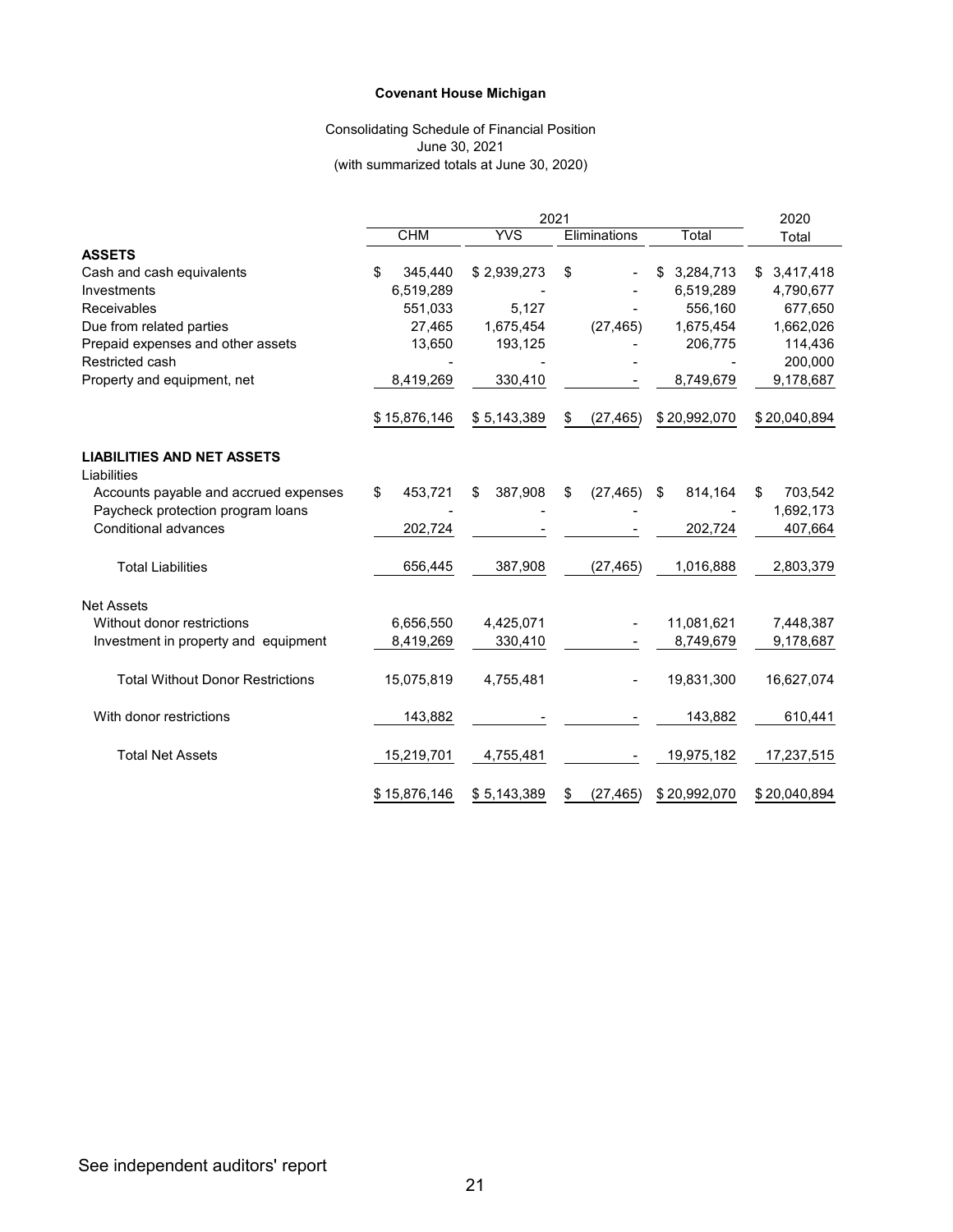#### Consolidating Schedule of Activities (with summarized totals for year ended June 30, 2020) Year Ended June 30, 2021

|                                                                                                           | 2021                 |  |                   |                      |              |    |              |    |                |    |            |                  |  |
|-----------------------------------------------------------------------------------------------------------|----------------------|--|-------------------|----------------------|--------------|----|--------------|----|----------------|----|------------|------------------|--|
|                                                                                                           | <b>CHM</b>           |  |                   | <b>YVS</b>           |              |    |              |    |                |    |            |                  |  |
|                                                                                                           | <b>Without Donor</b> |  | <b>With Donor</b> | <b>Without Donor</b> |              |    |              |    |                |    |            | 2020             |  |
|                                                                                                           | Restrictions         |  | Restrictions      |                      | Restrictions |    | Sub-total    |    | Eliminations   |    | Total      | Total            |  |
| <b>SUPPORT AND REVENUE</b>                                                                                |                      |  |                   |                      |              |    |              |    |                |    |            |                  |  |
| Contributions                                                                                             | 1,711,125<br>\$      |  | \$                | \$                   |              | \$ | 1,711,125    | \$ |                | \$ | 1,711,125  | \$<br>1,976,846  |  |
| Government grants                                                                                         | 949,454              |  |                   |                      |              |    | 949,454      |    |                |    | 949,454    | 661,284          |  |
| Private foundations grants                                                                                | 495,045              |  |                   |                      |              |    | 495,045      |    |                |    | 495,045    | 219,489          |  |
| Branding dollars from Parent                                                                              | 637,723              |  |                   |                      |              |    | 637,723      |    |                |    | 637,723    | 906,605          |  |
| Grants from Parent related to national sleep out events                                                   | 202,958              |  |                   |                      |              |    | 202,958      |    |                |    | 202,958    | 239,988          |  |
| Special events, net                                                                                       | 347,330              |  |                   |                      |              |    | 347,330      |    |                |    | 347,330    | 296,230          |  |
| Contributed services and merchandise                                                                      | 43,596               |  |                   |                      |              |    | 43,596       |    |                |    | 43,596     | 59,974           |  |
| <b>Total Support and Revenue</b>                                                                          | 4,387,231            |  |                   |                      |              |    | 4,387,231    |    | $\overline{a}$ |    | 4,387,231  | 4,360,416        |  |
| <b>INVESTMENT AND OTHER INCOME</b>                                                                        |                      |  |                   |                      |              |    |              |    |                |    |            |                  |  |
| Interest income                                                                                           | 5,265                |  |                   |                      | 3,644        |    | 8,909        |    |                |    | 8,909      | 12,613           |  |
| Management fee income                                                                                     |                      |  |                   |                      | 6,417,511    |    | 6,417,511    |    |                |    | 6,417,511  | 8,323,205        |  |
| Paycheck protection program loan forgiveness                                                              | 501,973              |  |                   |                      | 1,190,200    |    | 1,692,173    |    |                |    | 1,692,173  |                  |  |
| Gain on sale of building                                                                                  | 655,474              |  |                   |                      |              |    | 655,474      |    |                |    | 655,474    |                  |  |
| Other income                                                                                              | 1,653,516            |  |                   |                      | 86,630       |    | 1,740,146    |    | (532, 444)     |    | 1,207,702  | 208,868          |  |
| Total Investment and Other Income                                                                         | 2,816,228            |  | ÷.                |                      | 7,697,985    |    | 10,514,213   |    | (532, 444)     |    | 9,981,769  | 8,544,686        |  |
|                                                                                                           |                      |  |                   |                      |              |    |              |    |                |    |            |                  |  |
| Total Support and Revenue and Investment<br>and Other Income Before Net Assets Released from Restrictions | 7,203,459            |  |                   |                      | 7,697,985    |    | 14,901,444   |    | (532, 444)     |    | 14,369,000 | 12,905,102       |  |
| Net assets released from restrictions                                                                     | 466,559              |  | (466, 559)        |                      |              |    |              |    |                |    |            |                  |  |
|                                                                                                           |                      |  |                   |                      |              |    |              |    |                |    |            |                  |  |
| Total Support and Revenue and Investment                                                                  |                      |  |                   |                      |              |    |              |    |                |    |            |                  |  |
| and Other Income                                                                                          | 7,670,018            |  | (466, 559)        |                      | 7,697,985    |    | 14,901,444   |    | (532, 444)     |    | 14,369,000 | 12,905,102       |  |
| <b>EXPENSES</b>                                                                                           |                      |  |                   |                      |              |    |              |    |                |    |            |                  |  |
| <b>Program Services</b>                                                                                   |                      |  |                   |                      |              |    |              |    |                |    |            |                  |  |
| Shelter and crisis care                                                                                   | 2,580,182            |  |                   |                      |              |    | 2,580,182    |    |                |    | 2,580,182  | 2,431,725        |  |
| <b>Rights of Passage</b>                                                                                  | 1,149,051            |  |                   |                      |              |    | 1,149,051    |    |                |    | 1,149,051  | 937,701          |  |
| Outreach                                                                                                  | 355,078              |  |                   |                      |              |    | 355,078      |    |                |    | 355,078    | 291,461          |  |
| Medical                                                                                                   | 246,307              |  |                   |                      |              |    | 246,307      |    |                |    | 246,307    | 188,144          |  |
| Public education and advocacy                                                                             | 123,826              |  |                   |                      |              |    | 123,826      |    |                |    | 123,826    | 115,965          |  |
| Schools                                                                                                   | 182,032              |  |                   |                      | 6,093,225    |    | 6,275,257    |    | (532, 444)     |    | 5,742,813  | 7,757,554        |  |
| <b>Total Program Services</b>                                                                             | 4,636,476            |  |                   |                      | 6,093,225    |    | 10,729,701   |    | (532, 444)     |    | 10,197,257 | 11,722,550       |  |
| <b>Supporting Services</b>                                                                                |                      |  |                   |                      |              |    |              |    |                |    |            |                  |  |
| Management and general                                                                                    | 901,797              |  |                   |                      |              |    | 901,797      |    |                |    | 901,797    | 735,319          |  |
| Fundraising                                                                                               | 532,279              |  |                   |                      |              |    | 532,279      |    |                |    | 532,279    | 584,576          |  |
| <b>Total Supporting Services</b>                                                                          | 1,434,076            |  |                   |                      |              |    | 1,434,076    |    | $\sim$         |    | 1,434,076  | 1,319,895        |  |
| <b>Total Expenses</b>                                                                                     | 6,070,552            |  |                   |                      | 6,093,225    |    | 12, 163, 777 |    | (532, 444)     |    | 11,631,333 | 13,042,445       |  |
| Change in Net Assets                                                                                      | 1,599,466            |  | (466, 559)        |                      | 1,604,760    |    | 2,737,667    |    |                |    | 2,737,667  | (137, 343)       |  |
| <b>NET ASSETS</b>                                                                                         |                      |  |                   |                      |              |    |              |    |                |    |            |                  |  |
| Beginning of year                                                                                         | 13,476,353           |  | 610,441           |                      | 3,150,721    |    | 17,237,515   |    |                |    | 17,237,515 | 17,374,858       |  |
| End of year                                                                                               | 15,075,819<br>\$     |  | \$<br>143,882     | \$                   | 4,755,481    | \$ | 19,975,182   | \$ |                | \$ | 19,975,182 | \$<br>17,237,515 |  |
|                                                                                                           |                      |  |                   |                      |              |    |              |    |                |    |            |                  |  |

See independent auditors' report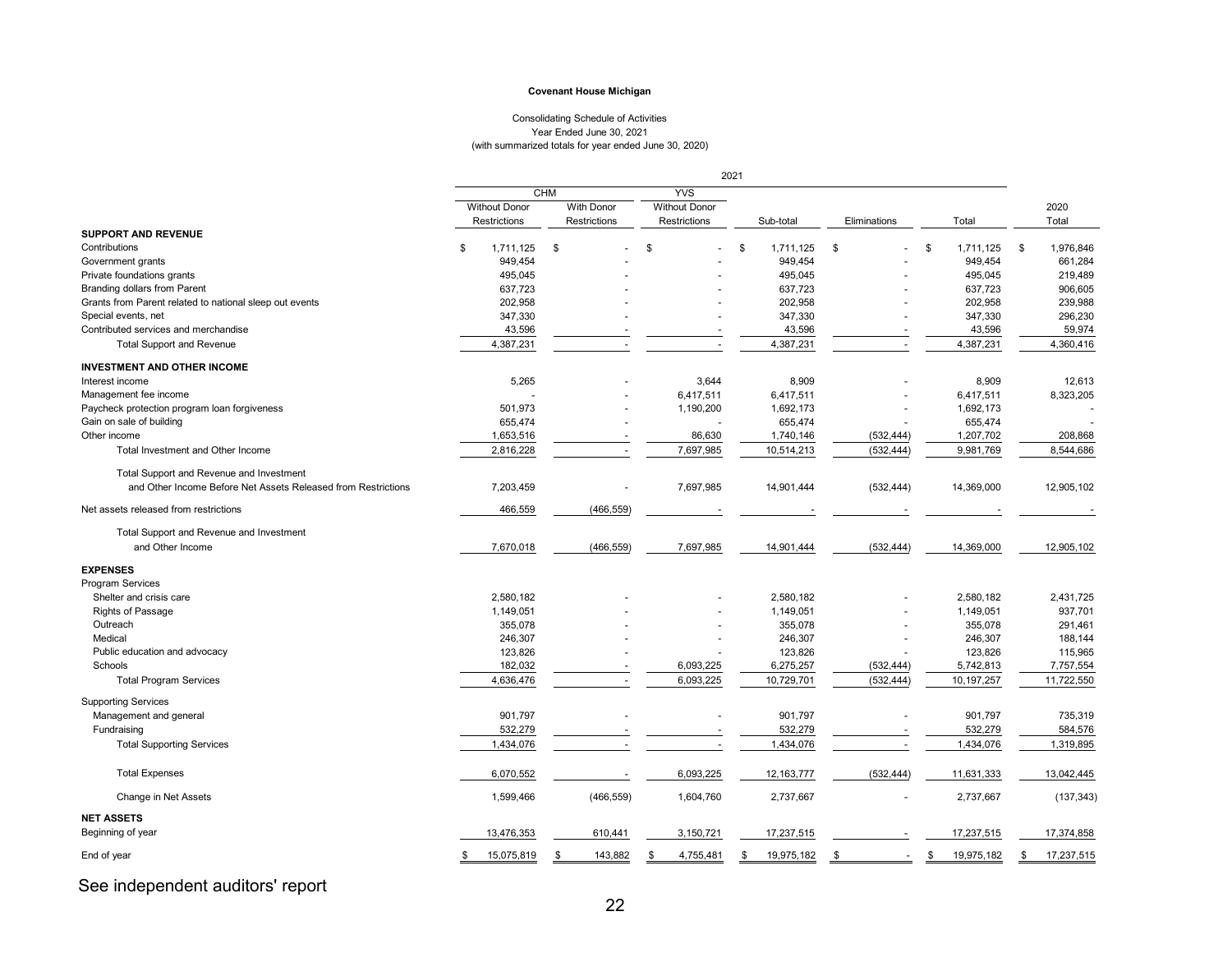Uniform Guidance Schedules and Reports

June 30, 2021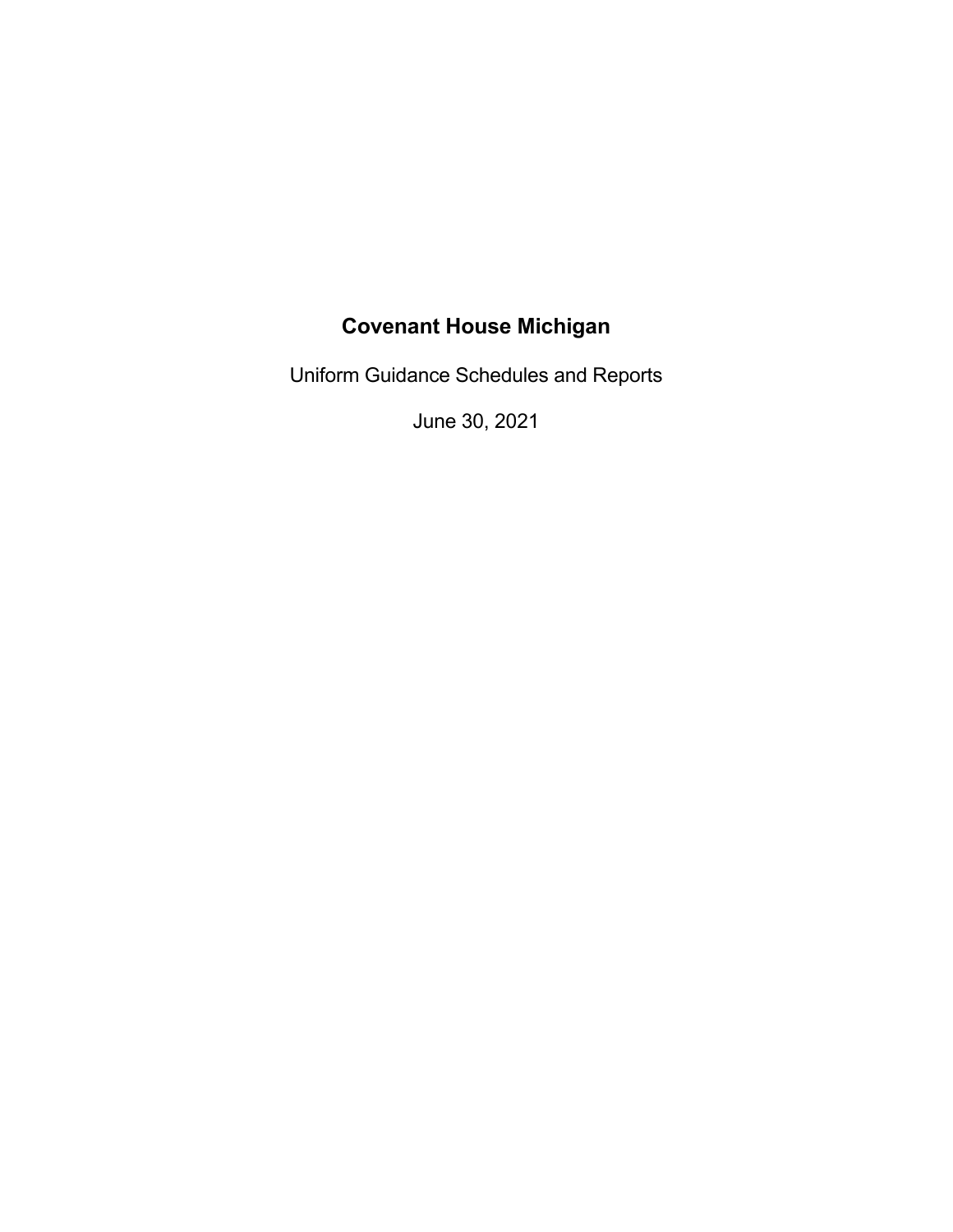#### Schedule of Expenditures of Federal Awards

| Year Ended June 30, 2021<br><b>Federal Grantor/Pass-through</b><br><b>Grantor/Program or Cluster Title</b>                                               | Pass-Through<br><b>Entity Identifying</b><br><b>Number</b> | Federal<br><b>CFDA</b><br><b>Number</b> | Passed<br>Through to<br><b>Subrecipients</b> | Total<br>Federal<br><b>Expenditures</b> |
|----------------------------------------------------------------------------------------------------------------------------------------------------------|------------------------------------------------------------|-----------------------------------------|----------------------------------------------|-----------------------------------------|
| U.S. Department of Housing and Urban Development:                                                                                                        |                                                            |                                         |                                              |                                         |
| Community Development Block Grants/Entitlement Grants (CDGB- Entitlement Grants Cluster):                                                                |                                                            |                                         |                                              |                                         |
| Pass-through from City of Detroit-Department of Housing and Revitalization<br>Pass-through from City of Detroit-Department of Housing and Revitalization | 6003288<br>6002516                                         | 14.218<br>14.218                        | \$                                           | \$<br>18,676<br>63,301                  |
| Total Community Development Block Grants/Entitlement Grants (CDGB- Entitlement Grants Cluster)                                                           |                                                            |                                         |                                              | 81,977                                  |
| <b>Emergency Solutions Grant Program</b>                                                                                                                 |                                                            |                                         |                                              |                                         |
| Pass-through from City of Detroit-Department of Housing and Revitalization                                                                               | 6002516                                                    | 14.231                                  |                                              | 15,495                                  |
| Pass-through from City of Detroit-Department of Housing and Revitalization                                                                               | 6003288                                                    | 14.231                                  |                                              | 40,285                                  |
| Pass-through from City of Detroit-Department of Housing and Revitalization - COVID-19                                                                    | 6003288 / SPO 3050191                                      | 14.231                                  |                                              | 41,042                                  |
| Pass-through from City of Detroit-Department of Housing and Revitalization - COVID-19                                                                    | 6003288 / SPO 3047778                                      | 14.231                                  |                                              | 65,119                                  |
| <b>Total Emergency Solutions Grant Program</b>                                                                                                           |                                                            |                                         |                                              | 161,941                                 |
| Total U.S. Department of Housing and Urban Development                                                                                                   |                                                            |                                         |                                              | 243,918                                 |
| U.S. Department of Health and Human Services:<br>Temporary Assistance for Needy Families (TANF)                                                          |                                                            |                                         |                                              |                                         |
| Pass-through from Michigan Department of Human Services Salvation Army-Eastern District                                                                  | 20200194                                                   | 93.558                                  |                                              | 7,506                                   |
| Transitional Living for Homeless Youth                                                                                                                   |                                                            | 93.550                                  |                                              | 37,693                                  |
| Transitional Living for Homeless Youth                                                                                                                   |                                                            | 93.550                                  |                                              | 143,502                                 |
| Total Transitional Living for Homeless Youth                                                                                                             |                                                            |                                         |                                              | 181,195                                 |
| Education and Prevention Grants to Reduce Sexual Abuse of Runaway, Homeless, and Street Youth                                                            |                                                            | 93.557                                  |                                              | 26.695                                  |
| Education and Prevention Grants to Reduce Sexual Abuse of Runaway, Homeless, and Street Youth                                                            |                                                            | 93.557                                  |                                              | 119,431                                 |
| Total Education and Prevention Grants to Reduce Sexual Abuse                                                                                             |                                                            |                                         | $\sim$                                       | 146,126                                 |
| of Runaway, Homeless, and Street Youth                                                                                                                   |                                                            |                                         |                                              |                                         |
| Total U.S. Department of Health and Human Services                                                                                                       |                                                            |                                         |                                              | 334,827                                 |
| Department of the Homeland Security:<br>Emergency Food and Shelter National Board Program                                                                |                                                            |                                         |                                              |                                         |
| Pass-through from United Way for SE Michigan                                                                                                             | 484400-221                                                 | 97.024                                  |                                              | 40.000                                  |
| Pass-through from United Way Kent County                                                                                                                 | 472400-036                                                 | 97.024                                  |                                              | 13,192                                  |
| Pass-through from United Way for SE Michigan City of Detroit                                                                                             | SPO 3046516                                                | 97.024                                  |                                              | 18,719                                  |
| Total Department of the Homeland Security                                                                                                                |                                                            |                                         |                                              | 71,911                                  |
| Department of the Treasury:<br>Coronavirus Relief Fund                                                                                                   |                                                            |                                         |                                              |                                         |
| Pass-through from Kent County                                                                                                                            | CRF-NPA-0188                                               | 21.019                                  |                                              | 115,000                                 |
| Pass-through from Wayne County                                                                                                                           | 38-335-1777                                                | 21.019                                  |                                              | 10,000                                  |
| Total Department of the Treasury                                                                                                                         |                                                            |                                         |                                              | 125,000                                 |
| <b>Total Expenditures of Federal Awards</b>                                                                                                              |                                                            |                                         | \$                                           | \$<br>775,656                           |

See independent auditors' report and notes to schedule of expenditures of federal awards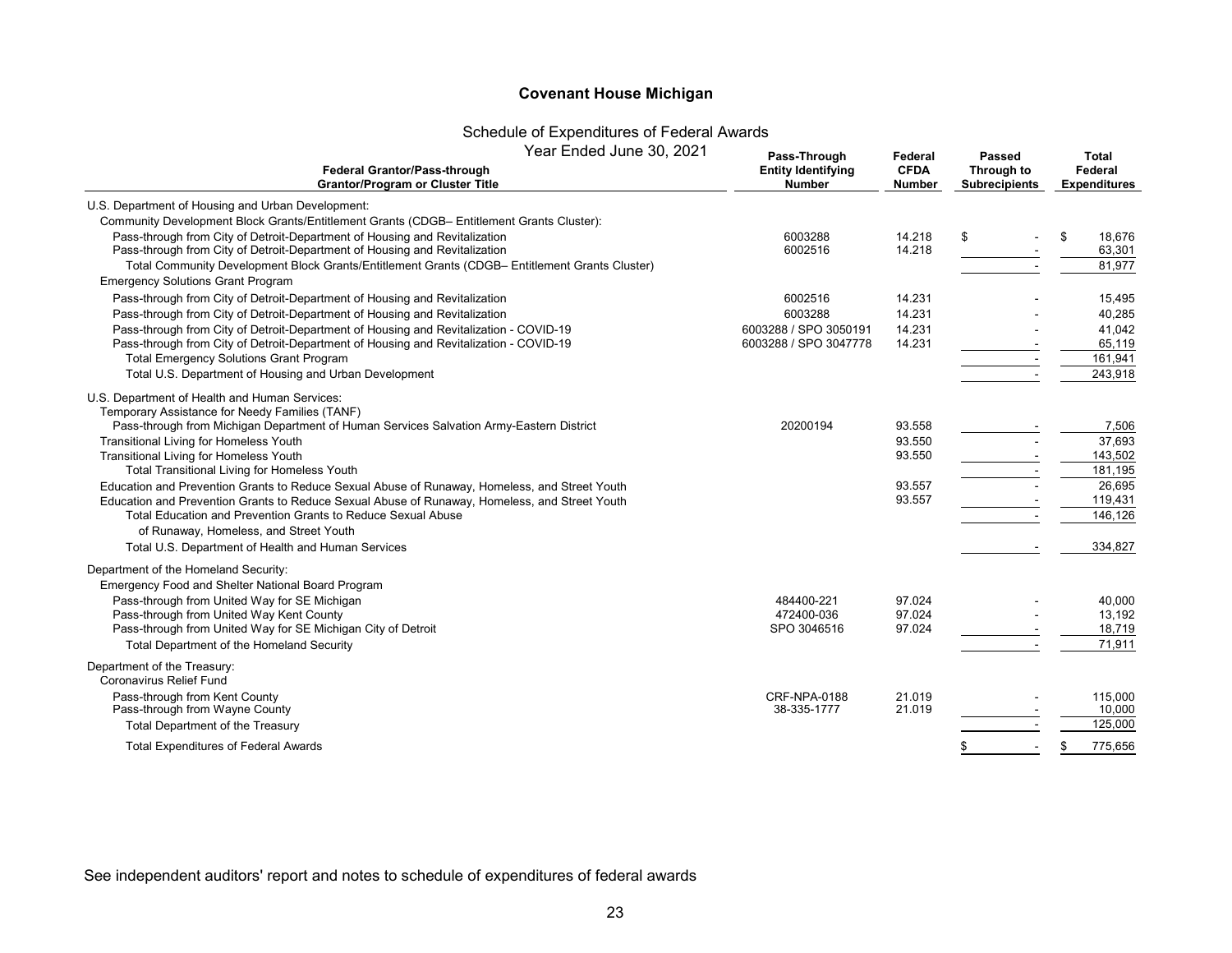#### Notes to Schedule of Expenditures of Federal Awards Year Ended June 30, 2021

#### **1. Basis of Presentation**

The accompanying Schedule of Expenditures of Federal Awards (the "Schedule") includes the federal award activity of Covenant House Michigan (the "Organization") under programs of the federal government for the year ended June 30, 2021. The information in this Schedule is presented in accordance with Title 2 U.S. *Code of Federal Regulations* Part 200, *Uniform Administrative Requirements, Cost Principles, and Audit Requirements for Federal Awards* ("Uniform Guidance"). Because the Schedule presents only a selected portion of the operations of the Organization, it is not intended to and does not represent the financial position, changes in net assets or cash flows of the Organization.

## **2. Summary of Significant Account Policies**

Expenditures reported on the Schedule are reported on the accrual basis of accounting. Such expenditures are recognized following the cost principles contained in the Uniform Guidance, wherein certain types of expenditures are not allowable or are limited as to reimbursement. Pass-through entity identifying numbers are presented where available.

#### **3. Nonmonetary Assistance**

Nonmonetary assistance is reported in the Schedule based on the amount disbursed or received. The Organization received no non-monetary assistance for the year ended June 30, 2021.

#### **4. Indirect Cost Rate**

The Organization has elected not to use the 10-percent de minimis indirect cost rate allowed under the Uniform Guidance.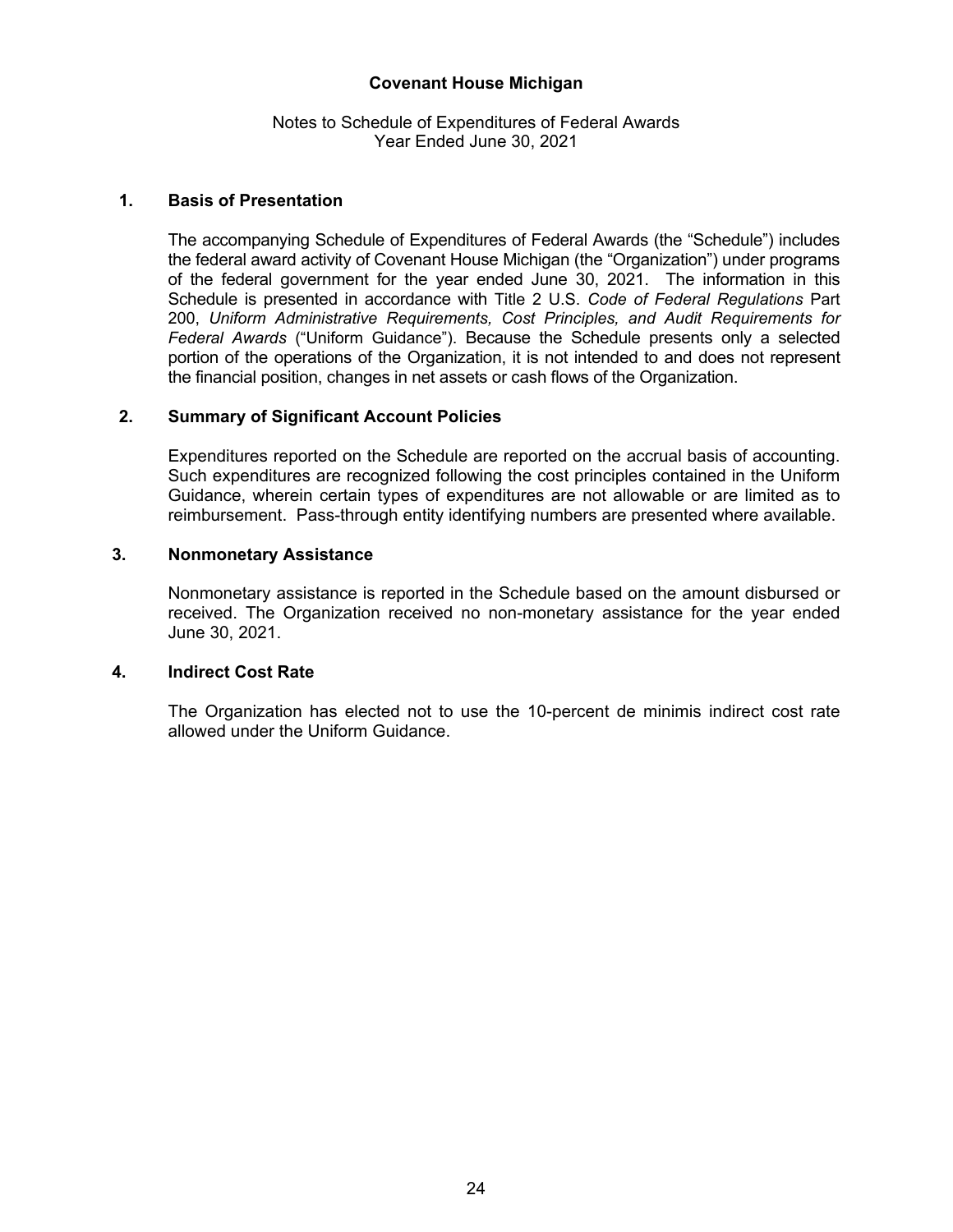

# **Report on Internal Control Over Financial Reporting and on Compliance and Other Matters Based on an Audit of Financial Statements Performed in Accordance With** *Government Auditing Standards*

#### **Independent Auditors' Report**

#### **Board of Directors Covenant House Michigan**

We have audited, in accordance with the auditing standards generally accepted in the United States of America and the standards applicable to financial audits contained in *Government Auditing Standards* issued by the Comptroller General of the United States, the consolidated financial statements of Covenant House Michigan (the "Organization"), which comprise the consolidated statement of financial position as of June 30, 2021, and the related consolidated statements of activities, functional expenses and cash flows for the year then ended, and the related notes to the consolidated financial statements, and have issued our report thereon dated January 24, 2022.

# **Internal Control Over Financial Reporting**

In planning and performing our audit of the consolidated financial statements, we considered the Organization's internal control over financial reporting (internal control) as a basis for designing audit procedures that are appropriate in the circumstances for the purpose of expressing our opinion on the consolidated financial statements, but not for the purpose of expressing an opinion on the effectiveness of the Organization's internal control. Accordingly, we do not express an opinion on the effectiveness of the Organization's internal control.

A *deficiency in internal control* exists when the design or operation of a control does not allow management or employees, in the normal course of performing their assigned functions, to prevent, or detect and correct, misstatements on a timely basis. A *material weakness* is a deficiency, or a combination of deficiencies, in internal control, such that there is a reasonable possibility that a material misstatement of the entity's consolidated financial statements will not be prevented, or detected and corrected on a timely basis. A *significant deficiency* is a deficiency, or a combination of deficiencies, in internal control that is less severe than a material weakness, yet important enough to merit attention by those charged with governance.

Our consideration of internal control was for the limited purpose described in the first paragraph of this section and was not designed to identify all deficiencies in internal control that might be material weaknesses or significant deficiencies. Given these limitations, during our audit we did not identify any deficiencies in internal control that we consider to be material weaknesses. However, material weaknesses may exist that have not been identified.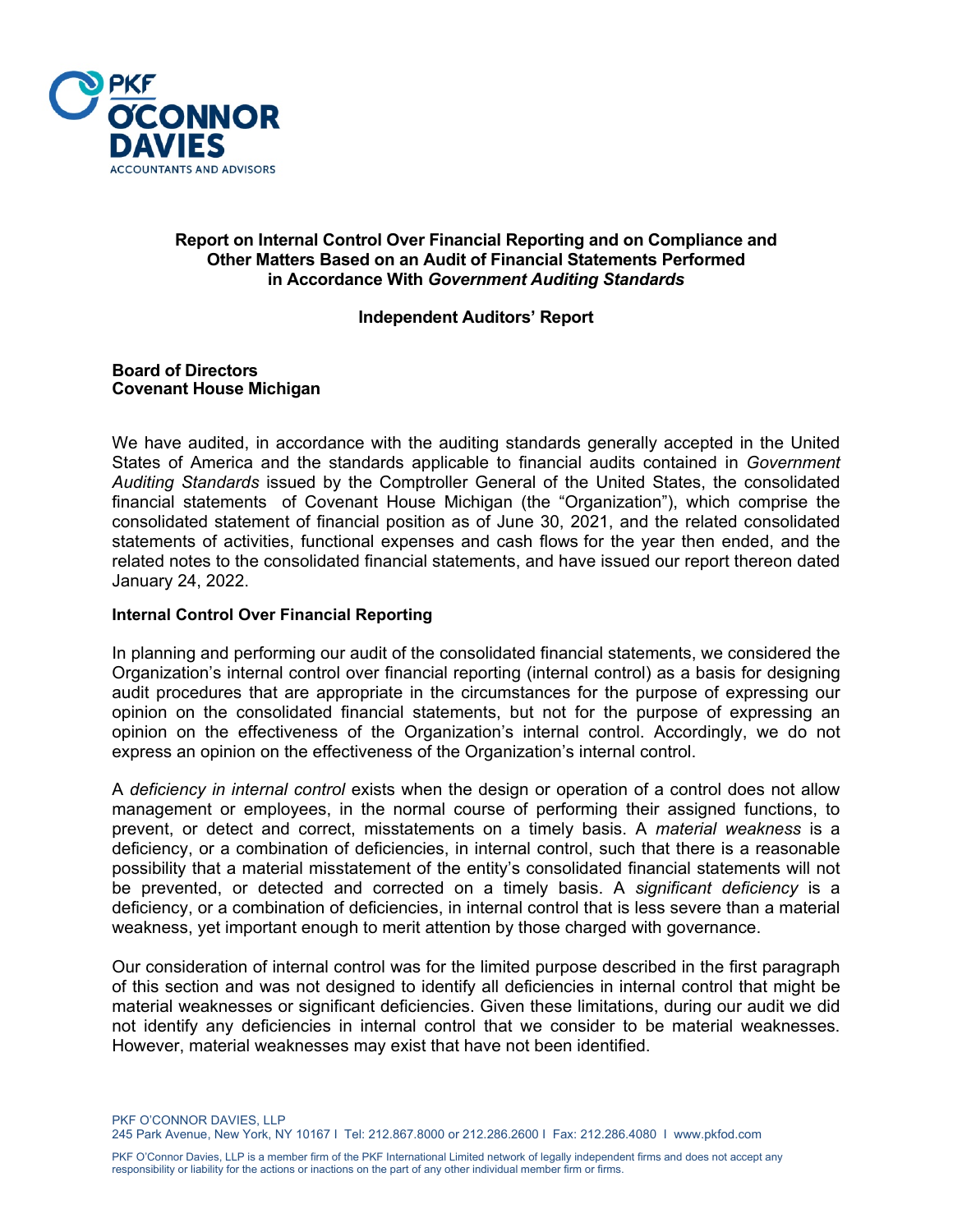**Board of Directors Covenant House Michigan**  Page 2

#### **Compliance and Other Matters**

As part of obtaining reasonable assurance about whether the Organization's consolidated financial statements are free from material misstatement, we performed tests of its compliance with certain provisions of laws, regulations, contracts, and grant agreements, noncompliance with which could have a direct and material effect on the consolidated financial statements. However, providing an opinion on compliance with those provisions was not an objective of our audit, and accordingly, we do not express such an opinion. The results of our tests disclosed no instances of noncompliance or other matters that are required to be reported under *Government Auditing Standards*.

#### **Purpose of this Report**

The purpose of this report is solely to describe the scope of our testing of internal control and compliance and the results of that testing, and not to provide an opinion on the effectiveness of the entity's internal control or on compliance. This report is an integral part of an audit performed in accordance with *Government Auditing Standards* in considering the entity's internal control and compliance. Accordingly, this communication is not suitable for any other purpose.

PKF O'Connor Davies, LLP

January 24, 2022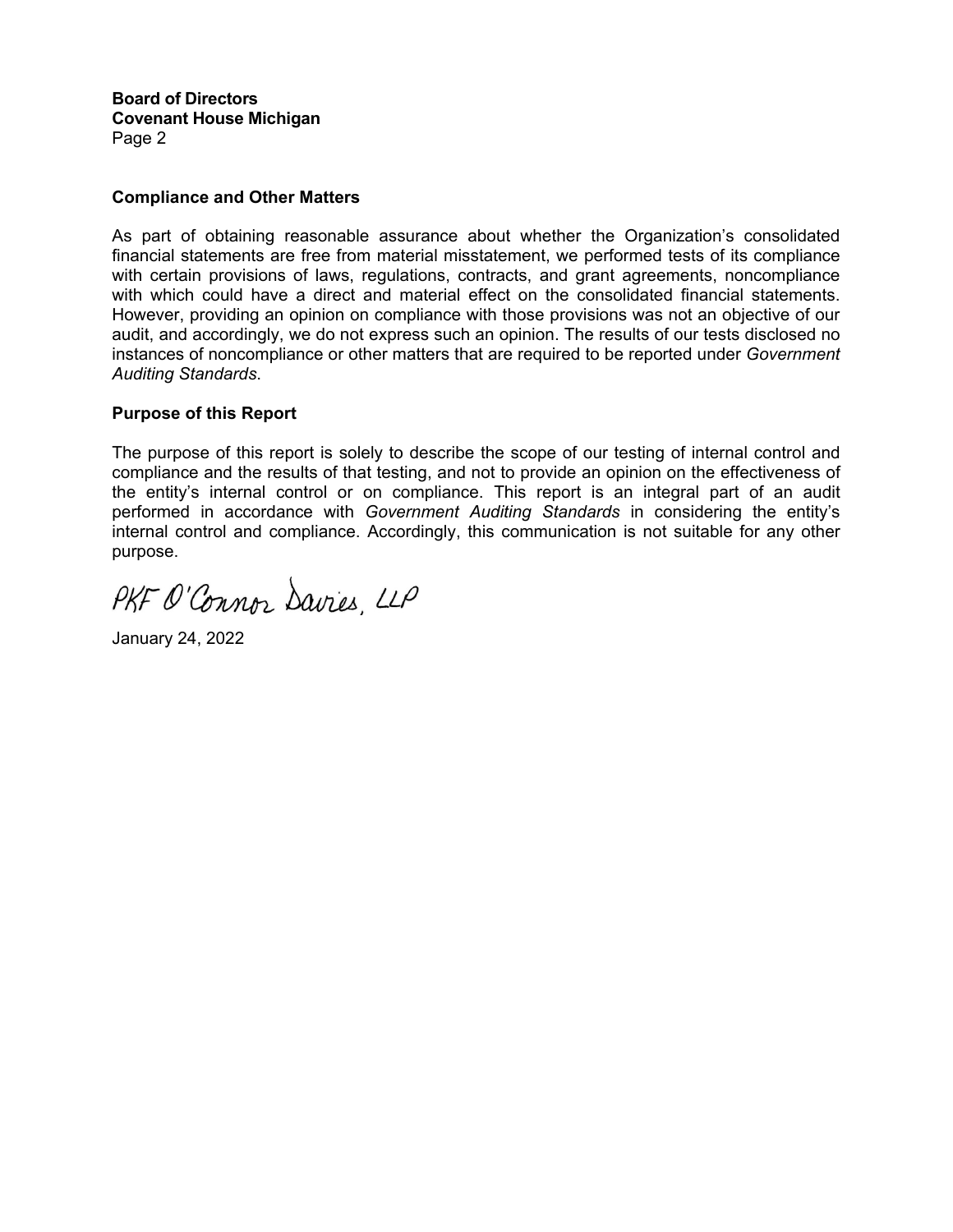

#### **Report on Compliance for Each Major Federal Program and Report on Internal Control Over Compliance; and Report on Schedule of Expenditures of Federal Awards Required by the Uniform Guidance**

#### **Independent Auditors' Report**

#### **Board of Directors Covenant House Michigan**

#### **Report on Compliance for Each Major Federal Program**

We have audited Covenant House Michigan's (the "Organization") compliance with the types of compliance requirements described in the *OMB Compliance Supplement* that could have a direct and material effect on each of the Organization's major federal programs for the year ended June 30, 2021. The Organization's major federal programs are identified in the summary of auditors' results section of the accompanying schedule of findings and questioned costs.

#### *Management's Responsibility*

Management is responsible for compliance with the federal statutes, regulations and the terms and conditions of its federal awards applicable to its federal programs.

#### *Auditors' Responsibility*

Our responsibility is to express an opinion on compliance for each of the Organization's major federal programs based on our audit of the types of compliance requirements referred to above. We conducted our audit of compliance in accordance with auditing standards generally accepted in the United States of America; the standards applicable to financial audits contained in *Government Auditing Standards,* issued by the Comptroller General of the United States; and Title 2 U.S. *Code of Federal Regulations* Part 200, *Uniform Administrative Requirements, Cost Principles, and Audit Requirements for Federal Awards* ("Uniform Guidance")*.* Those standards and the Uniform Guidance require that we plan and perform the audit to obtain reasonable assurance about whether noncompliance with the types of compliance requirements referred to above that could have a direct and material effect on a major federal program occurred. An audit includes examining, on a test basis, evidence about the Organization's compliance with those requirements and performing such other procedures as we considered necessary in the circumstances.

We believe that our audit provides a reasonable basis for our opinion on compliance for each major federal program. However, our audit does not provide a legal determination of the Organization's compliance.

PKF O'CONNOR DAVIES, LLP 245 Park Avenue, New York, NY 10167 I Tel: 212.867.8000 or 212.286.2600 I Fax: 212.286.4080 I www.pkfod.com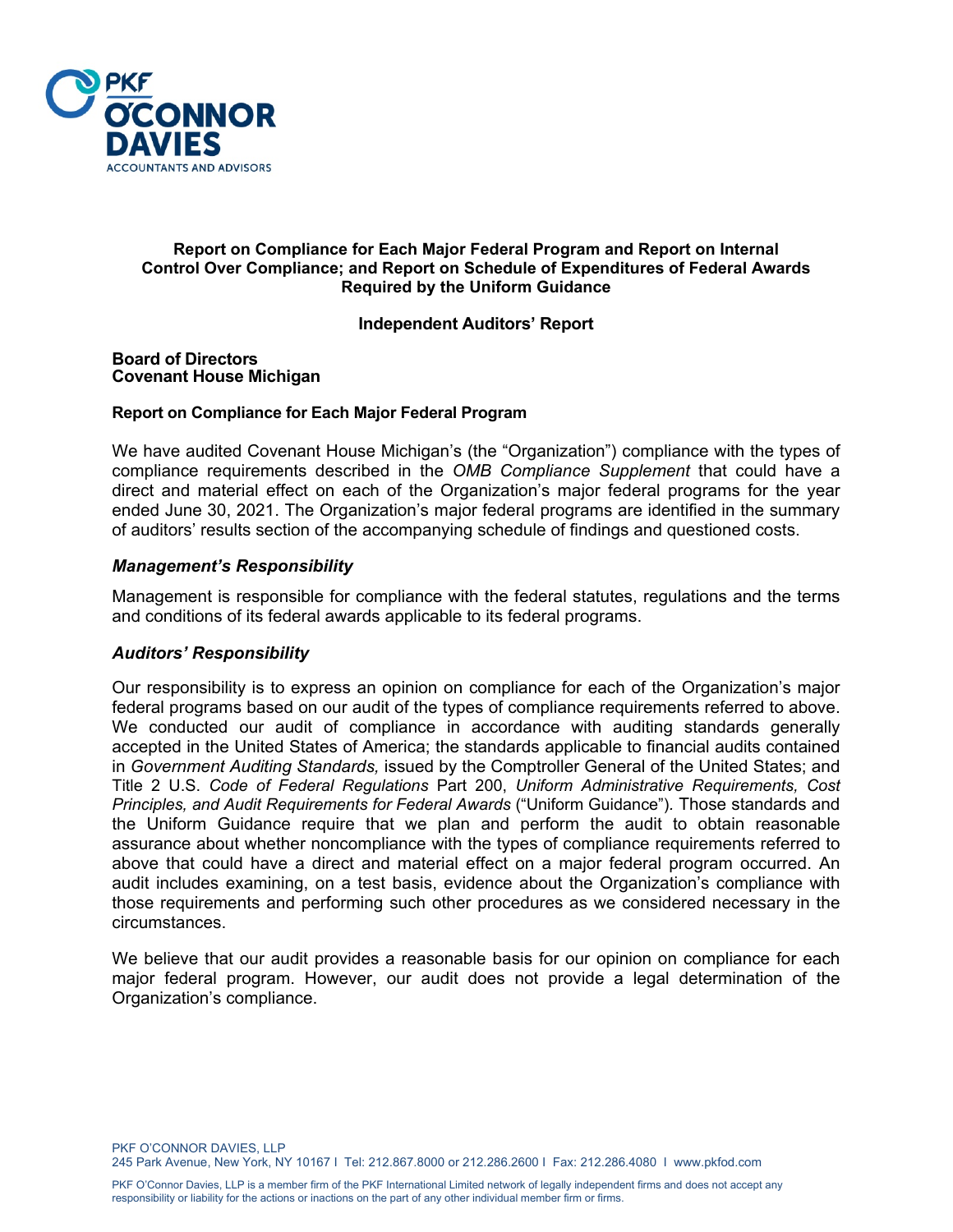#### *Opinion on Each Major Federal Program*

In our opinion, Covenant House Michigan complied, in all material respects, with the types of compliance requirements referred to above that could have a direct and material effect on each of its major federal programs for the year ended June 30, 2021.

## *Other Matters*

The results of our auditing procedures disclosed instances of noncompliance which are required to be reported in accordance with the Uniform Guidance and which are described in the accompanying schedule of findings and questioned costs as item 2021-001. Our opinion on each major federal program is not modified with respect to these matters.

#### **Report on Internal Control Over Compliance**

Management of the Organization is responsible for establishing and maintaining effective internal control over compliance with the types of compliance requirements referred to above. In planning and performing our audit of compliance, we considered the Organization's internal control over compliance with the types of requirements that could have a direct and material effect on each major federal program to determine the auditing procedures that are appropriate in the circumstances for the purpose of expressing an opinion on compliance for each major federal program and to test and report on internal control over compliance in accordance with the Uniform Guidance, but not for the purpose of expressing an opinion on the effectiveness of internal control over compliance. Accordingly, we do not express an opinion on the effectiveness of the Organization's internal control over compliance.

A *deficiency in internal control over compliance* exists when the design or operation of a control over compliance does not allow management or employees, in the normal course of performing their assigned functions, to prevent, or detect and correct, noncompliance with a type of compliance requirement of a federal program on a timely basis. A *material weakness in internal control over compliance* is a deficiency, or combination of deficiencies, in internal control over compliance, such that there is a reasonable possibility that material noncompliance with a type of compliance requirement of a federal program will not be prevented, or detected and corrected, on a timely basis. A *significant deficiency in internal control over compliance* is a deficiency, or a combination of deficiencies, in internal control over compliance with a type of compliance requirement of a federal program that is less severe than a material weakness in internal control over compliance, yet important enough to merit attention by those charged with governance.

Our consideration of internal control over compliance was for the limited purpose described in the first paragraph of this section and was not designed to identify all deficiencies in internal control over compliance that might be material weaknesses or significant deficiencies and therefore, material weaknesses or significant deficiencies may exist that have not been identified. We did not identify any deficiencies in internal control over compliance that we consider to be material weaknesses. However, we did identify certain deficiencies in internal control over compliance, described in the accompanying schedule of findings and questioned costs as item 2021-001 that we consider to be significant deficiencies.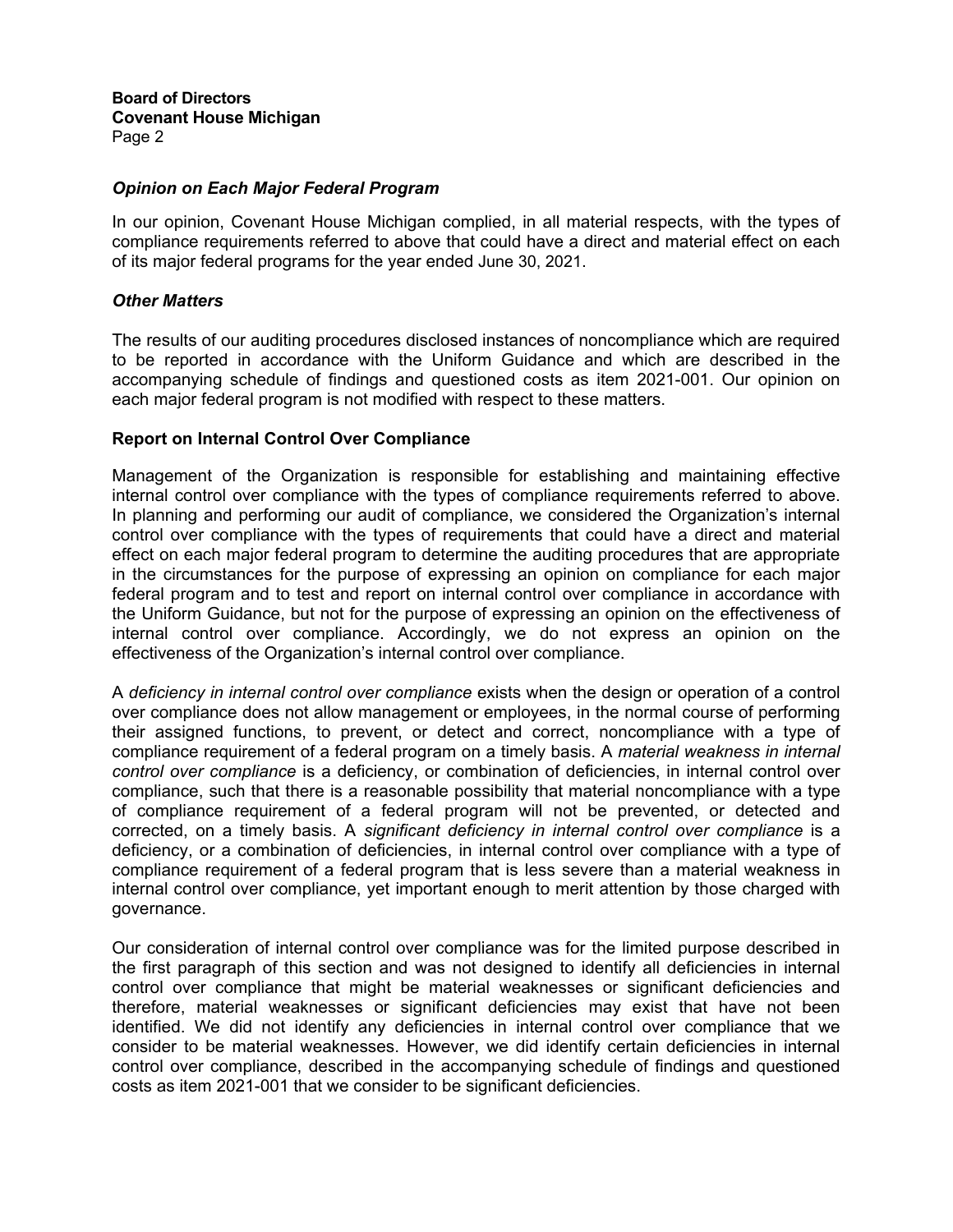The Organization's response to the internal control over compliance finding identified in our audit is described in the accompanying schedule of findings and questioned costs. The Organization's response was not subjected to the auditing procedures applied in the audit of compliance and, accordingly, we express no opinion on the response.

The purpose of this report on internal control over compliance is solely to describe the scope of our testing of internal control over compliance and the results of that testing based on the requirements of the Uniform Guidance. Accordingly, this report is not suitable for any other purpose.

# *Report on Schedule of Expenditures of Federal Awards Required by the Uniform Guidance*

We have audited the consolidated financial statements of the Organization as of and for the year ended June 30, 2021, and have issued our report thereon dated January 24, 2022, which contained an unmodified opinion on those consolidated financial statements. Our audit was conducted for the purpose of forming an opinion on the consolidated financial statements as a whole. The accompanying schedule of expenditures of federal awards, as required by Uniform Guidance, is presented for purposes of additional analysis and is not a required part of the consolidated financial statements. Such information is the responsibility of management and was derived from and relates directly to the underlying accounting and other records used to prepare the consolidated financial statements. The information has been subjected to the auditing procedures applied in the audit of the consolidated financial statements and certain additional procedures, including comparing and reconciling such information directly to the underlying accounting and other records used to prepare the consolidated financial statements or to the consolidated financial statements themselves, and other additional procedures in accordance with auditing standards generally accepted in the United States of America. In our opinion, the information is fairly stated, in all material respects, in relation to the consolidated financial statements as a whole.

PKF O'Connor Davies, LLP

March 3, 2022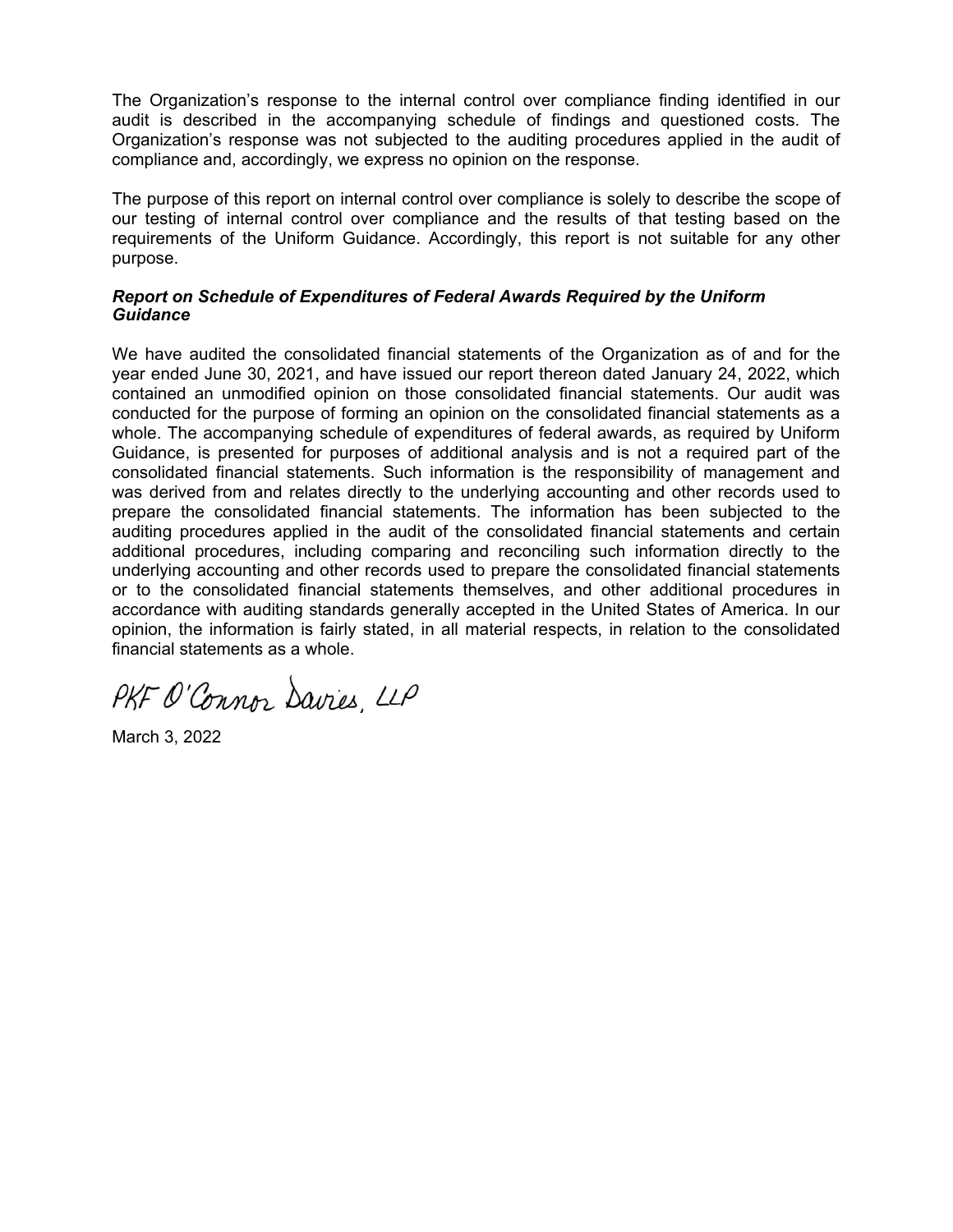Schedule of Findings and Questioned Costs Year Ended June 30, 2021

# **Section I - Summary of Auditors' Results**

| <b>Financial Statements</b>                           |                             |
|-------------------------------------------------------|-----------------------------|
| Type of report the auditor issued on whether the      |                             |
| financial statements audited were prepared            |                             |
| in accordance with GAAP:                              | Unmodified                  |
| Internal control over financial reporting:            |                             |
| Material weakness(es) identified?                     | _____ yes __X_ no           |
| Significant deficiency(ies) identified?               | yes X none reported         |
| Noncompliance material to financial statements noted? | $yes$ X no                  |
| <b>Federal Awards</b>                                 |                             |
| Internal control over major federal programs:         |                             |
| Material weakness(es) identified?                     | _____ yes __ <u>X__</u> no  |
| Significant deficiency(ies) identified?               | X yes none reported         |
| Type of auditors' report issued on compliance         |                             |
| for major federal programs:                           | Unmodified                  |
| Any audit findings disclosed that are required        |                             |
| to be reported in accordance with 2 CFR 200.516 (a)?  | $X$ yes $\frac{X}{Y}$<br>no |

Identification of major federal and state programs:

| <b>CFDA Number:</b> | <b>Name of Federal Program or Cluster:</b>                                                                                                                                                                |
|---------------------|-----------------------------------------------------------------------------------------------------------------------------------------------------------------------------------------------------------|
| 14.218              | U.S. Department of Housing and Urban Development:<br><b>Community Development Block Grants/Entitlement Grants</b><br>(CDGB-Entitlement Grants Cluster)                                                    |
| 93.550<br>93.557    | U.S. Department of Health and Human Services:<br><b>Transitional Living for Homeless Youth</b><br><b>Education and Prevention Grants to Reduce Sexual Abuse</b><br>of Runaway, Homeless, and Street Youth |

| Dollar threshold used to distinguish<br>between Type A and Type B programs: Federal | \$750,000       |
|-------------------------------------------------------------------------------------|-----------------|
| Auditee qualified as low-risk auditee?                                              | yes <u>X</u> no |

# **Section II - Financial Statement Findings**

During our audit, we noted no material findings for the year ended June 30, 2021.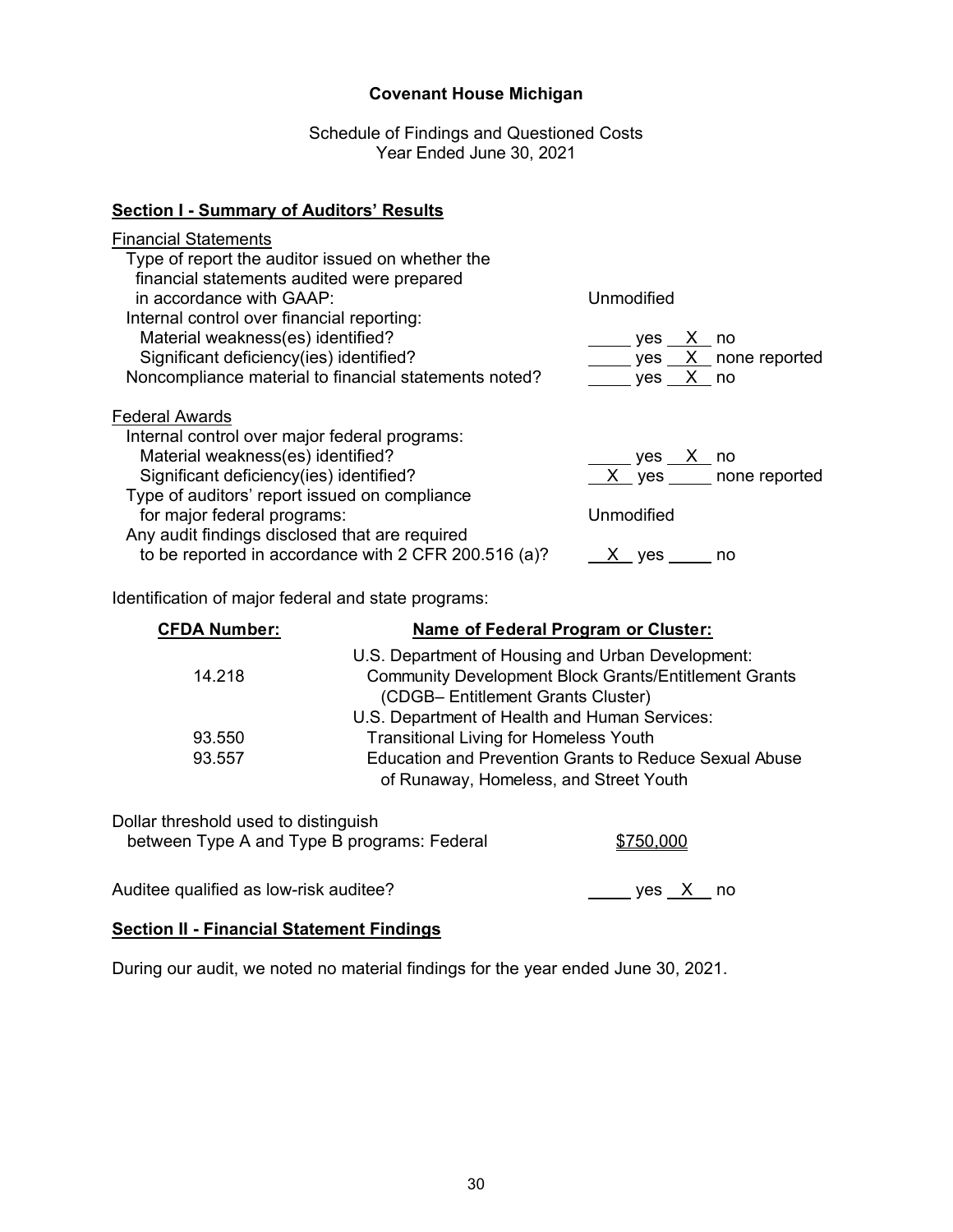# Schedule of Findings and Questioned Costs *(continued)*  Year Ended June 30, 2021

# **Section III - Federal Award Findings and Questioned Costs**

# **2021-001: Reporting**

#### **CFDA Number:** 93.550 and 93.557

**Name of Program or Cluster:** Temporary Assistance for Needy Families (TANF) and Education and Prevention Grants to Reduce Sexual Abuse of Runaway, Homeless, and Street Youth

**Agency:** U.S. Department of Health and Human Services

## Criteria, Condition and Context

Under the terms of the federal programs above, the Organization is required to submit a semiannual federal financial report (Form SF-425) within 30 days of the end of the report period end date. The Organization submitted semi-annual federal financial reports for both programs after the due date.

## Cause

The Organization experienced technological issues with submitting the semi-annual reports and submitted them several months late.

#### **Effect**

Failure to submit the semi-annual reports in a timely manner causes the Organization to be noncompliant with the grant agreement which could affect future funding.

#### Recommendation

We recommend the Organization enhance the policies and procedures to properly oversee and submit the reporting requirements in a timely manner.

#### Views of Responsible Official and Planned Corrective Actions

See Corrective Action Plan attached.

#### **Section IV – Prior Year Findings**

There were no findings in the prior year.